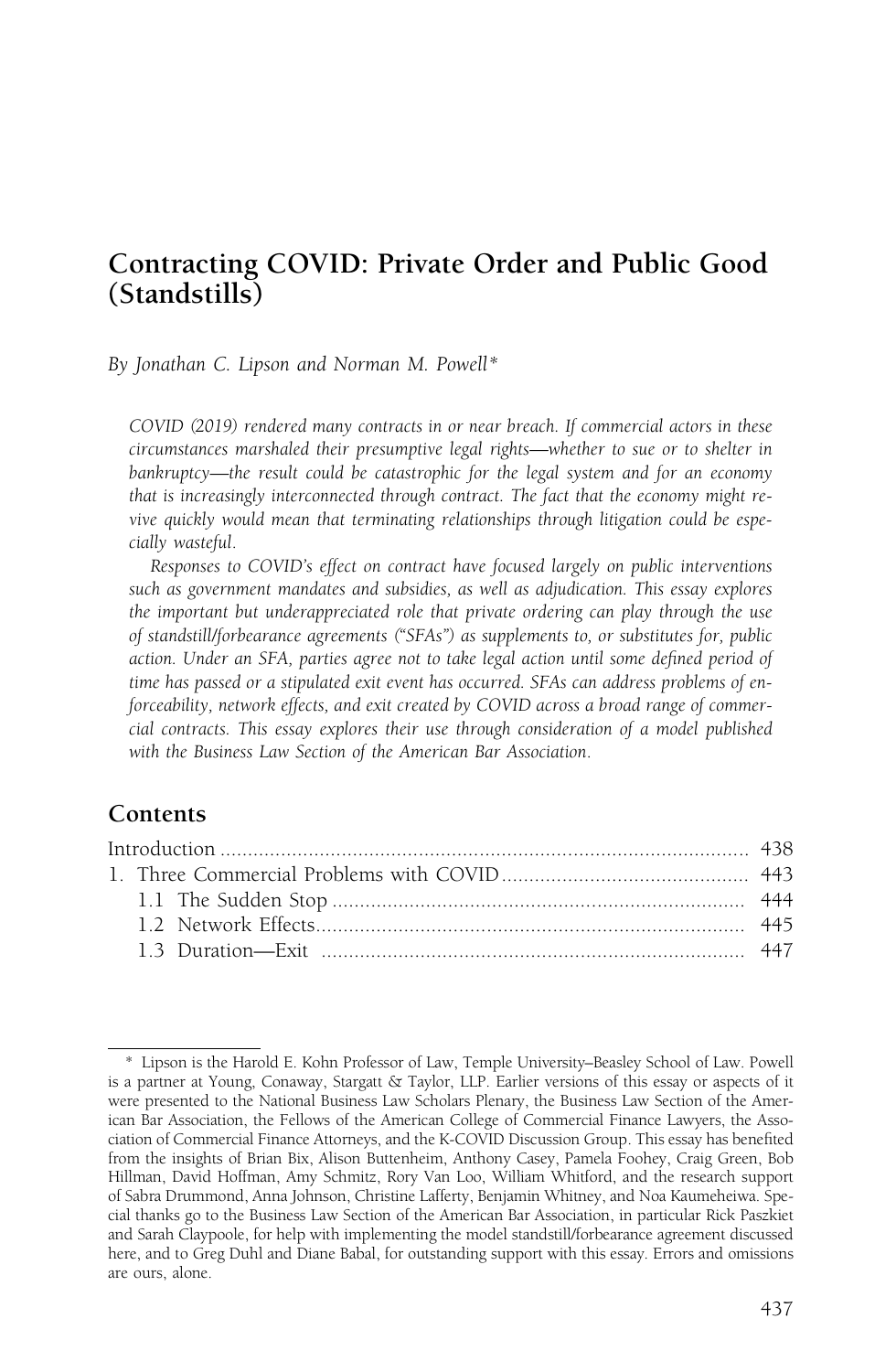"[T]he state cannot risk the loss of its citizens even to preserve inviolate the contracts of individuals."\*\*

"We do have a biological challenge in this [COVID] problem, but the economic problem is growing and is much larger. . . . [I]t's always the American government's position to say in the choice between the loss of our way of life as Americans and the loss of life of Americans, we have to always choose the latter."

Trey Hollingsworth, U.S. Rep., R-Ind.\*\*\*

### **INTRODUCTION**

The novel coronavirus  $(2019)$   $(COVID)<sup>1</sup>$  presented a difficult question: open the economy and spread disease, or quarantine and choke the economy? Responses to the COVID question were framed largely as questions about public interventions: What can government do to create and enforce health-safety standards, prevent or resolve litigation, and float the economy? While government has played a vital role, too often the responses have been politically controversial, poorly executed, or excessively costly.

Public interventions have taken one of three broad forms: mandates, bailouts, and adjudication. Mandates have been the most politically difficult, as the federal government largely refused to order prescriptive health-safety standards, and

<sup>\*\*</sup> Note, Contracts-Defenses-Impossibility of Performance, 17 HARV. L. REV. 197, 200 (1904).

<sup>\*\*\*</sup> Quoted in Poppy Noor, The US Politicians Volunteering Other People's Lives to Fight Covid-19, GUARDIAN ( July 22, 2020), https://www.theguardian.com/world/2020/jul/22/us-reopening-politi cians-volunteering-peoples-lives-coronavirus?CMP=Share\_iOSApp\_Other.

<sup>1.</sup> More fully known as "severe acute respiratory syndrome coronavirus 2 (SARS-CoV-2)." Steven Sanche et al., High Contagiousness and Rapid Spread of Severe Acute Respiratory Syndrome Coronavirus 2, 26 EMERGING INFECTIOUS DISEASES 1470, 1470 (2020).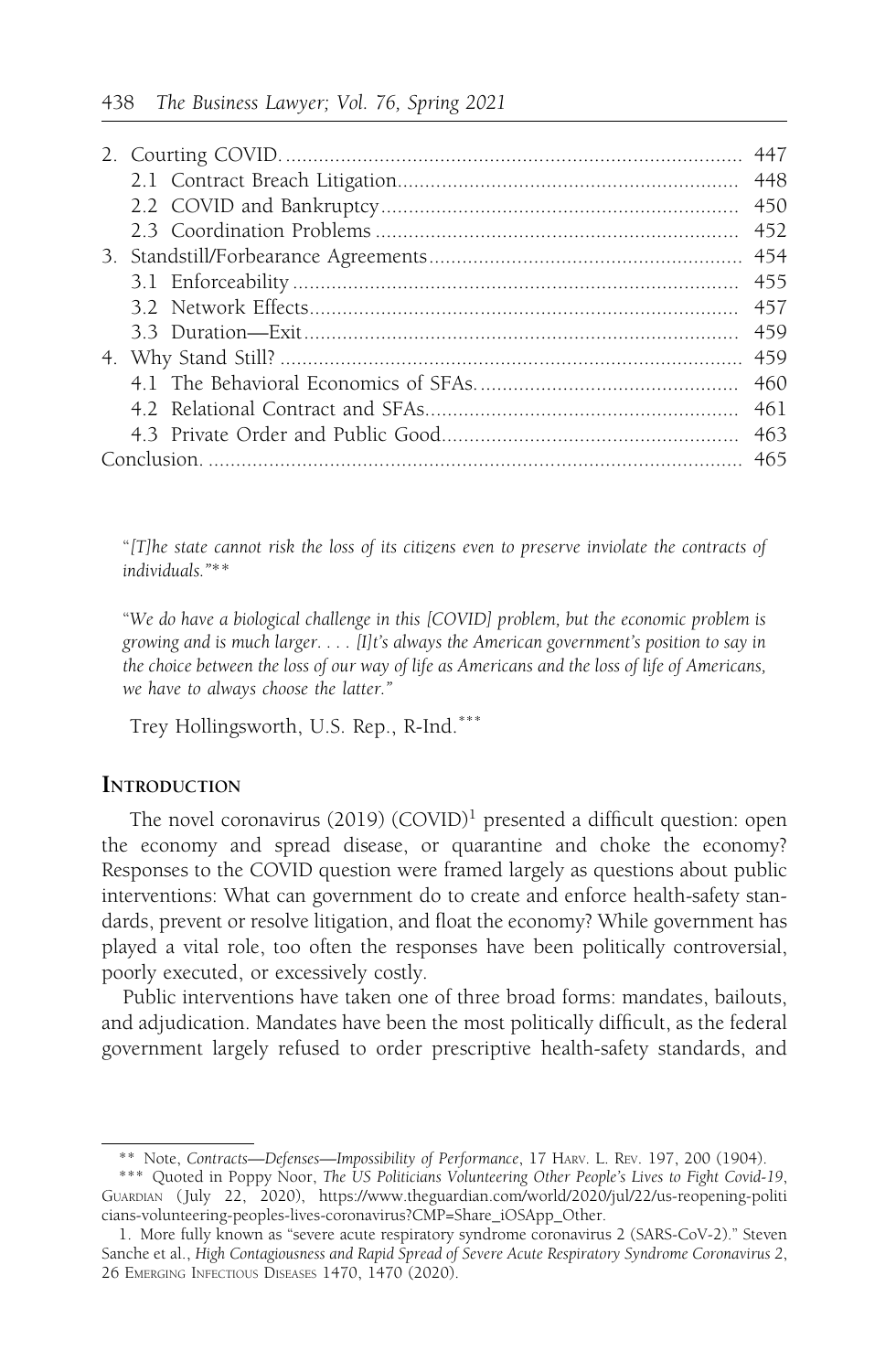states were divided over whether (or how) to proceed.<sup>2</sup> Shutdowns were challenged on both liberty and economic grounds: Many Americans did not believe that COVID warranted the cessation of all or almost all social, political, and economic activity that happened to occur in real space and time.<sup>3</sup>

A partial (or partially enforced) shutdown is nevertheless what we got, which contributed to a devastating short-term contraction in economic activity.<sup>4</sup> In anticipation of this contraction, the federal government enacted the Coronavirus Aid, Relief and Economic Security Act ("CARES Act") on March 27, 2020.<sup>5</sup> The CARES Act was created to "provide emergency assistance and a health care response for individuals, families, and businesses affected by the 2020 coronavirus pandemic"<sup>6</sup> and in its first iterations pumped over \$2 trillion<sup>7</sup> into the economy in order to maintain liquidity in ways that would, one hoped, tide the market over until "ordinary" economic activity resumed.

The CARES Act proved problematic, however. The Small Business Administration ("SBA"), which administered its Paycheck Protection Program ("PPP"),<sup>8</sup> took the position that companies reorganizing under chapter 11 of

7. See id.

<sup>2.</sup> There was variation even within states. In Las Vegas, for example, the union that represents food-service workers created a website showing differences in health-safety precautions among commercial kitchens. Culinary Union Website Tracking Hotel Performance on Cleaning Safety, 8 NEWS Now LAS VEGAS ( June 4, 2020, 1:34 PM), https://www.8newsnow.com/news/local-news/culinary-unionwebsite-tracking-hotel-performance-on-cleaning-safety/. An opinion piece in the New York Times argued that, while the Nevada Gaming Control Board "does require casinos to submit 'adequate' Covid-19 mitigation plans as a prerequisite for reopening . . . safety precautions aren't standardized enough." Brittany Bronson, When Pandemic Precautions and Vegas' Hedonism Collide, N.Y. TIMES (June 21, 2020), https://www.nytimes.com/2020/06/21/opinion/coronavirus-reopening-vegas.html? referringSource=articleShare.

<sup>3.</sup> Jeremy W. Peters, Will Herman Cain's Death Change Republican Views on the Virus and Masks?, N.Y. TIMES ( July 30, 2020), https://www.nytimes.com/2020/07/30/us/politics/herman-cain-gopcoronavirus.html?action=click&module=Top%20Stories&pgtype=Homepage; see also Donald G. McNeil, Jr., Your Ancestors Knew Death in Ways You Never Will, N.Y. TIMES ( July 15, 2020), https:// www.nytimes.com/2020/07/15/sunday-review/coronavirus-history-pandemics.html?referringSour ce=articleShare. Historically, "[l]ibertarians battled almost every step" to create public-health infrastructure. Id. "Some fought sewers and water mains being dug through their properties, arguing that they owned perfectly good wells and cesspools. Some refused smallpox vaccines until the Supreme Court put an end to that in 1905, in Jacobson v. Massachusetts." Id.

At the consumer level, mandates sometimes took the form of moratoria on evictions, foreclosures, or debt collections. See, e.g., HAPCO v. City of Philadelphia, No. CV 20-3300, 2020 WL 5095496, at \*18 (E.D. Pa. Aug. 28, 2020) (upholding temporary eviction moratorium in Philadelphia).

<sup>4.</sup> From a peak in the fourth quarter of 2019, the United States experienced two consecutive quarters of declines in gross domestic product ("GDP"), one of which, a decrease of 9 percent in the second quarter of 2020, was the greatest quarterly drop in domestic GDP since record-keeping began. Gross Domestic Product (Third Estimate), Corporate Profits (Revised), and Gross Domestic Product by Industry, Second Quarter of 2020, BUREAU ECON. ANALYSIS (Sept. 30, 2020), https://www.bea.gov/sites/ default/files/2020-09/tech2q20\_3rd.pdf. GDP recovered significantly in the third quarter of 2020, but the long-term prospects remained uncertain. Anneken Tappe, The Economy as We Knew It Might Be Over, CNN (Nov. 12, 2020, 4:57 PM), https://www.cnn.com/2020/11/12/economy/ economy-after-covid-powell/index.html ("The Covid-19 pandemic brought the economy to a screeching halt, and while it has started its long road to recovery, the economy we knew is probably a thing of the past, said Federal Reserve Chairman Jerome Powell on Thursday.").

<sup>5.</sup> See Coronavirus Aid, Relief and Economic Security Act, Pub. L. No. 116-136, 134 Stat. 281 (2020).

<sup>6.</sup> Id.

<sup>8.</sup> CARES Act § 1102, 15 U.S.C. § 636(a)(36) (Supp. III 2020).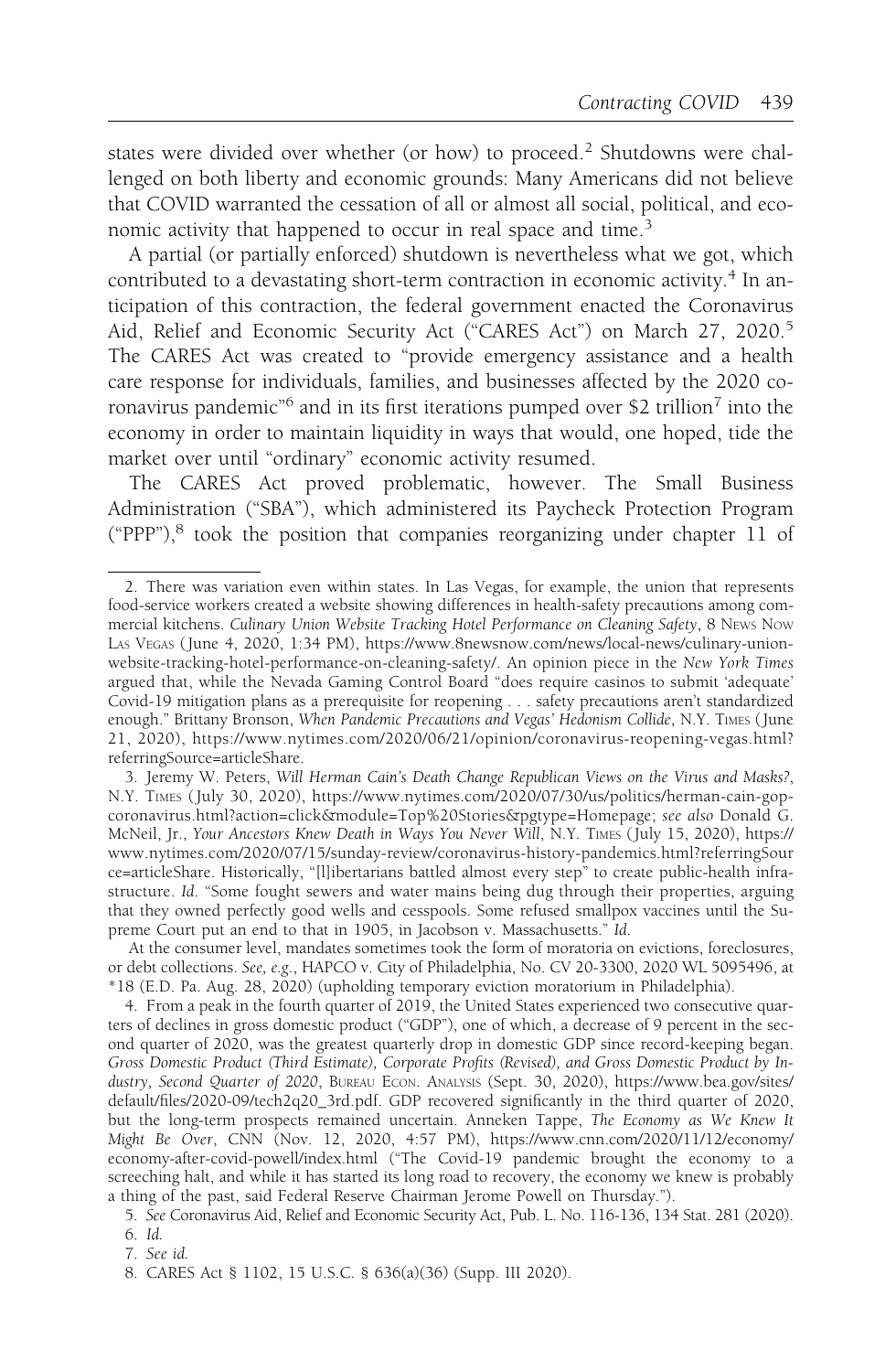the United States Bankruptcy Code could not borrow under it.<sup>9</sup> This meant that distressed companies faced a choice: they could use chapter 11 to reorganize, or they could borrow under the PPP, but not both. Courts split on whether the SBA's approach flunked under the Administrative Procedures Act, though the betterreasoned view appears to be that the SBA's interpretation of the PPP exceeded its authority.10 Moreover, the uncertain duration of the pandemic made it difficult to predict whether additional funding would be forthcoming in a politically volatile environment.

Judicial intervention, the third public response, has often been a byproduct of the fact that COVID rendered many contracts in or near breach. The "sudden stop" in economic activity left many obligors unable or unwilling to make payments when due, in order to conserve cash for an uncertain period of privation.<sup>11</sup> Even with CARES Act dollars coursing through the economy, COVID caused commercial and corporate obligors of all sorts—borrowers, tenants, buyers, licensees—to default under such common covenants as the ordinary course operation of business, earnings ratios, and so on.

Judicial intervention in commercial disputes arising from COVID has, in turn, taken one of two general forms: contract breach litigation or bankruptcy, the latter sometimes following close on the heels of the former. Although courts did not experience the massive flood of cases that was initially expected, litigation over force majeure, impossibility, and similar contract defenses became a prominent concern.<sup>12</sup> Mid-2020 also saw a spike in filings for chapter 11 reorganizations, as many well-known companies such as Hertz sought protection from creditors in bankruptcy court.<sup>13</sup>

13. As of September 2020, chapter 11 filings were up, but chapter 7 liquidations were not. See Lauren Bauer et al., Ten Facts About COVID-19 and the U.S. Economy, BROOKINGS (Sept. 17, 2020),

<sup>9.</sup> Requirements: Promissory Notes, Authorizations, Affiliation, and Eligibility, 85 Fed. Reg. 23450, 23451 (Apr. 28, 2020).

<sup>10.</sup> Although this glosses over some detail, the courts split on this. The U.S. Court of Appeals for the Fifth Circuit has held that a bankruptcy court cannot enjoin the SBA in its implementation of the CARES Act. See In re Hidalgo Cnty. Emergency Servs. Found., 962 F.3d 838, 840–41 (5th Cir. 2020). More recently, the United States District Court for the District of Alaska held, in a thoughtful opinion, that the SBA could be enjoined where it exceeded its statutory authority. See Alaska Urological Inst., P.C. v. U.S. Small Bus. Admin., 619 B.R. 689, 700 (D. Alaska 2020) ("In the instant case, an injunction based on violations of the APA would 'not interfere with agency functioning,' but 'merely require[ ] the SBA to function within the parameters created for it by Congress.'" (quoting In re Vestavia Hills, Ltd., 618 B.R. 294, 300–01 (Bankr. S.D. Cal. 2020))).

<sup>11.</sup> A "sudden stop" occurs when inflows of capital halt with little or no warning. Guillermo A. Calvo, Capital Flows and Capital-Market Crises: The Simple Economics of Sudden Stops, 1 J. APPLIED ECON. 35 (1998). We are indebted to Mitu Gulati for drawing our attention to this colorful phrase.

<sup>12.</sup> Impact Survey: COVID-19 and Easing of Stay-at-Home Orders, MORRISON FOERSTER (June 15, 2020), https://www.mofo.com/resources/insights/200615-impact-survey-easing-stay-orders.html? utm\_source=other\_publication&utm\_medium=email (containing a survey of corporate general counsels finding that contract breach litigation was second-greatest concern).

We put to one side questions about the role that arbitration may have played here, in part because insight about the use of arbitration can be hard to come by. See Avinash Poorooye & Ronán Feehily, Confidentiality and Transparency in International Commercial Arbitration: Finding the Right Balance, 22 HARV. NEGOT. L. REV. 275, 283 (2017) (observing that "arbitration proceedings have historically occurred in a virtual black box").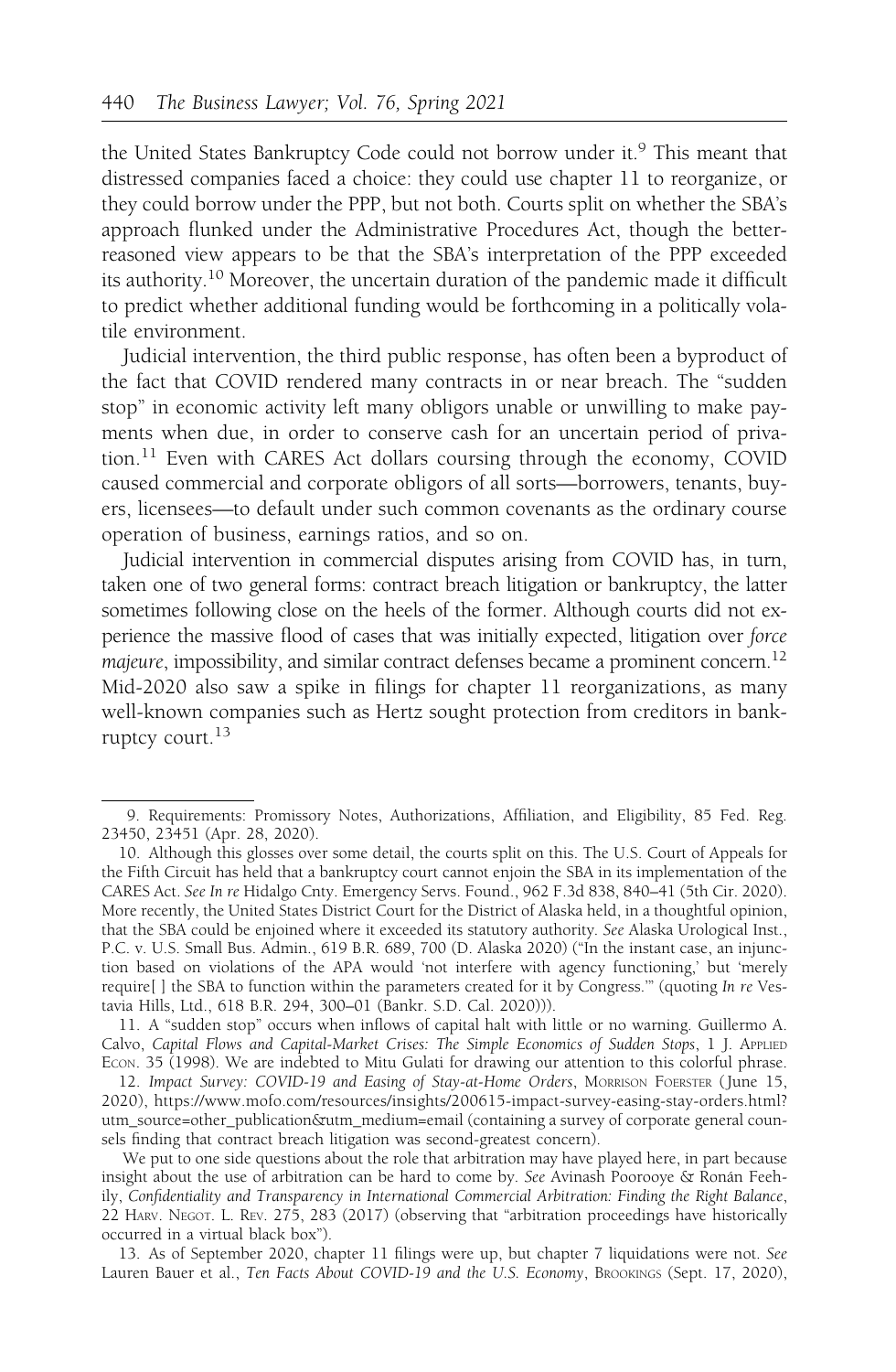Both forms of judicial intervention can be problematic. Litigation involving doctrines such as *force majeure*, impossibility, and so on<sup>14</sup> is fraught and expensive. Courts may have difficulty allocating losses in a principled way in light of the COVID dilemma. Chapter 11 reorganization may be a necessary antidote when other efforts fail but is costly in terms of professional fees and operational disruptions. The SBA's irrational refusal to permit PPP lending to companies in chapter 11 complicated matters. Moreover, and more importantly, both types of proceedings would threaten to end or impair relationships that might otherwise be economically viable.

Ultimately, the real challenge presented by COVID was not merely that it may have led to contract breach on a massive scale, but also that there was good reason to believe that the ensuing shutdown would be relatively short-lived. Unlike the Great Recession of 2007–2008,<sup>15</sup> the economy was basically sound until the pandemic hit.<sup>16</sup> If the economy would not exactly come "roaring back," as some politicians hoped, $17$  there was still good reason to think a strong recovery plausible, as happened after the influenza pandemic of 1918–1919.<sup>18</sup> There were thus serious costs not only to shutting down, but also to doing so in ways that made it harder to open back up.

A number of writers have explored various aspects of these public interventions, whether worrying about the "executive underreach" of the Trump administration's

https://www.brookings.edu/research/ten-facts-about-covid-19-and-the-u-s-economy/ ("Fact 2: So far, only Chapter 11 bankruptcies have increased relative to last year.").

<sup>14.</sup> See, e.g., Complaint, Pac. Collective LLC v. Exxonmobil Oil Corp., No. 20STCV13294 (Cal. Super. Ct. filed Apr. 3, 2020) (real estate acquisition); Complaint, E2W LLC v. Kidzania Operations S.A.R.L., No. 1:20-cv-02866 (S.D.N.Y. filed Apr. 6, 2020) (franchise fees); Complaint, Level 4 Yoga LLC v. CorePower Yoga LLC, No. 2020-0249 (Del. Ch. filed Apr. 2, 2020) (acquisition); Complaint, LFG Acquisitions LLC v. CSPS Hotel Inc., No. 107048560 (Fla. Cir. Ct. Hillsborough Cnty. filed May 5, 2020) (real estate).

<sup>15.</sup> See Matthew O'Brien, How the Fed Let the World Blow Up in 2008, ATLANTIC (Feb. 26, 2014), https://www.theatlantic.com/business/archive/2014/02/how-the-fed-let-the-world-blow-up-in-2008/ 284054/; Ron Rimkus, The Financial Crisis of 2008, CFA INST. (Aug. 17, 2016), https://www.econ crises.org/2016/08/17/the-financial-crisis-of-2008/.

<sup>16.</sup> See Paul Davidson, How Quickly Can the Economy Bounce Back from the Coronavirus?, USA TODAY (Apr. 1, 2020, 1:57 PM), https://www.usatoday.com/story/money/2020/03/31/coronavirus-howquickly-can-eco nomy-bounce-back-crisis/5090355002/.

<sup>17.</sup> David J. Lynch, Trump Expects Quick Economic Comeback from Coronavirus, but China's Incomplete Recovery Hints at Long-lasting Problems, WASH. POST (Apr. 7, 2020, 10:51 AM), https://www.wa shingtonpost.com/business/2020/04/07/trump-china-economy-coronavirus/. On June 3, 2020, President Trump tweeted, "I feel more and more confident that our economy is in the early stages of coming back very strong." Donald Trump (@realDonaldTrump), TWITTER ( June 3, 2020, 9:45 PM), https://twitter.com/realDonaldTrump/status/1268358305170296833.

<sup>18.</sup> Thomas A. Garrett, Economic Effects of the 1918 Influenza Pandemic, FED. RES. BANK ST. LOUIS 21 (Nov. 2007), https://www.stlouisfed.org/~/media/files/pdfs/community-development/researchreports/pandemic\_flu\_report.pdf ("Most of the evidence indicates that the economic effects of the 1918 influenza pandemic were short-term."). The longer-term effects may have been more subtle, but equally problematic, as there is evidence that children born in the wake of that pandemic suffered various developmental and physical debilities. See id. at 20–21 (citing Douglas Almond, Is the 1918 Influenza Pandemic Over? Long-Term Effect of In Utero Influenza Exposure in the Post-1940 U.S. Population, 114 J. POL. ECON. 672 (2006)).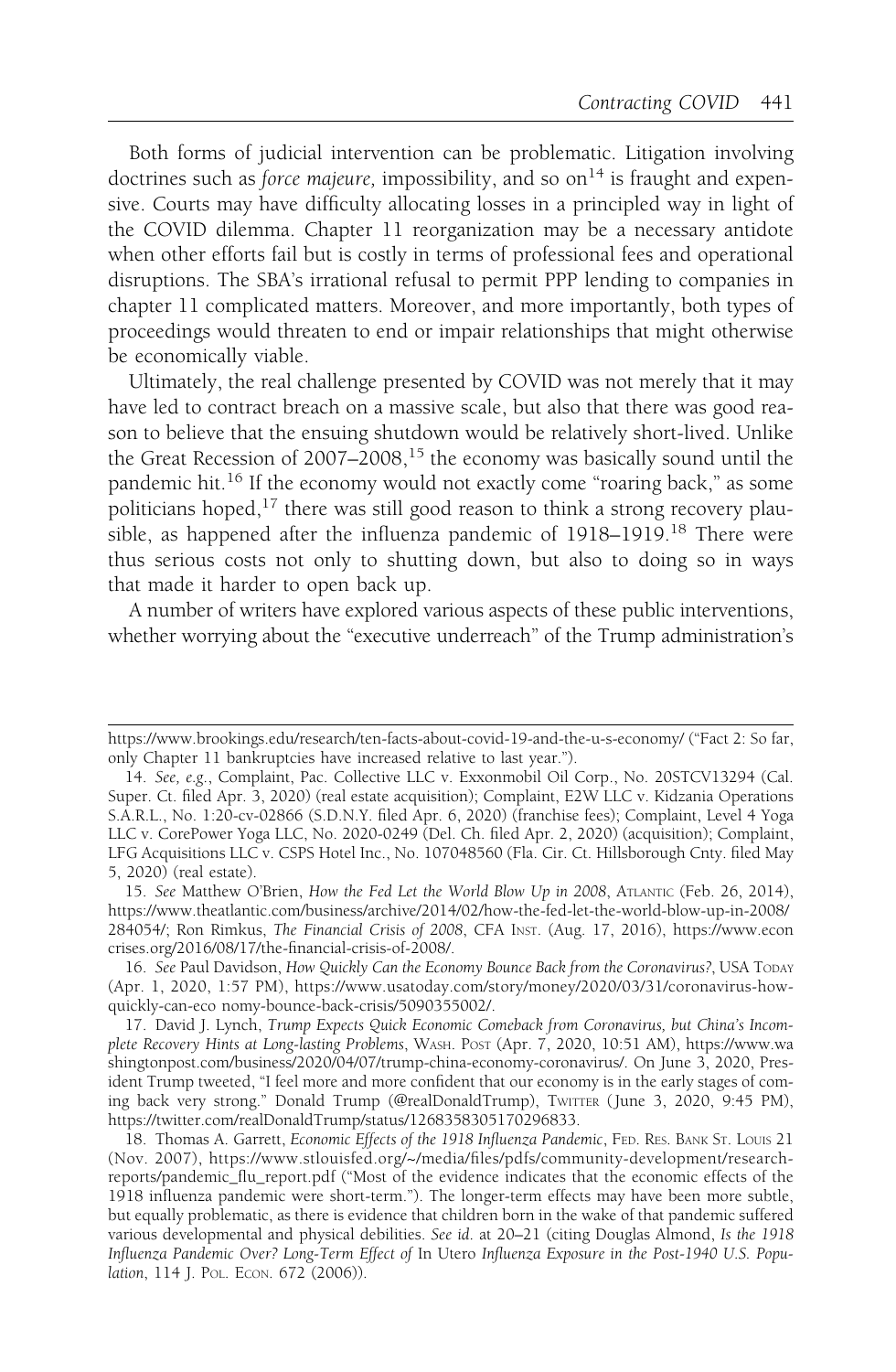erratic response<sup>19</sup> or the social costs of contract litigation.<sup>20</sup> This essay looks at the flip side: the role that ex ante contracting can play in ameliorating the commercial costs of COVID or similar future calamities. Specifically, we focus on standstill/ forbearance agreements ("SFAs"). Under an SFA, the parties to a contract that is in or near breach agree, in essence, to "stand still" and forbear from exercising legal rights that they might otherwise have. Although SFAs can take many forms and address many different issues, they generally offer significant yet underappreciated benefits over public interventions.

The principal private benefits of SFAs will be behavioral and relational. In most cases, SFAs will be more efficient in terms of transaction and opportunity costs than judicial intervention. Because switching costs during and after a pandemic may be especially high, maintaining potentially viable relationships will often be preferable to terminating them, as is more likely in litigation or bankruptcy.<sup>21</sup> The principal institutional benefits will be reduced pressure on courts and increased capacities to manage through other public interventions, whether mandated shutdowns or bailouts. A borrower that was able to stay out of chapter 11 due to a successful SFA, for example, would have been more likely to receive funding under the CARES Act.

Law firms have jumped into the breach to offer guidance on issues to spot in the use of SFAs and techniques to address them.22 This work is often quite helpful, and the rise of free legal advice may be a public good in itself. But it does not address three critical challenges for SFAs: (i) enforceability, (ii) network effects, and (iii) exit.

Although SFAs are likely to be enforceable in a technical legal sense, enforcement will be difficult as a practical matter because litigation over the question is

21. Of course, chapter 11 does not result in termination of all contracts. But it is likely to be much more disruptive to an obligor's contracting network than an SFA.

<sup>19.</sup> David Pozen & Kim Lane Schepple, Executive Underreach, in Pandemics and Otherwise, 114 AM. J. INT'L L. (forthcoming 2020).

<sup>20.</sup> See David A. Hoffman & Cathy Hwang, The Social Cost of Contract 7 (U. Penn. Inst. L. & Econ. Research Paper No. 20-42, Sept. 10, 2020), https://papers.ssrn.com/sol3/papers.cfm?abstract\_ id=3635128; see also Ian Ayres, Corona and Contract, BALKINIZATION BLOG (Mar. 23, 2020, 11:40 AM), https://balkin.blogspot.com/2020/03/corona-and-contract.html; Hanoch Dagan & Ohad Somech, When Contract's Basic Assumptions Fail ( June 9, 2020) (unpublished manuscript available at https://ssrn.com/abstract=3605411); Matthew Jennejohn, Julian Nyarko & Eric L. Talley, COVID-19 as a Force Majeure in Corporate Transactions (Columbia L. & Econ. Working Paper No. 625, Apr. 16, 2020), https://ssrn.com/abstract=3577701. An important and interesting exception that focuses on sovereign debt, and is thus tangential to the claim here, appears in Patrick Bolton et al., Born Out of Necessity: A Debt Standstill for COVID-19, CTR. ECON. POL'Y RES. (Apr. 2020), https://cepr.org/active/publications/policy\_insights/viewpi.php?pino=103.

<sup>22.</sup> Van M. White, III, COVID-19 & Forbearance Agreements, SAMUELS YOELIN KANTOR (May 22, 2020, 2:06 PM), https://samuelslaw.com/2020/05/covid-19-forbearance-agreements/; Daniel R. Weede & Lee Lyman, Loan Restructuring and Forbearance Agreements in the Face of COVID-19—The Hotel Borrower's Perspective, CARLTON FIELDS (Mar. 25, 2020), https://www.carltonfields.com/insights/publications/2020/ loan-restructure-forbearance-agreements-covid-19-2; Daniel R. Weede et al., Loan Restructuring and Forbearance Agreements in the Face of COVID-19-The Lender's Perspective, CARLTON FIELDS (Mar. 19, 2020), https://www.carltonfields.com/insights/publications/2020/loan-restructuring-forbearanceagreements-covid-19; Cameron Adderly, COVID-19: Holding The Line—Standstill Agreements and Moratoria, APPLEBY ( June 4, 2020), https://www.applebyglobal.com/news/covid-19-holding-theline-standstill-agreements-and-moratoria/?utm\_source=Mondaq&utm\_medium=syndi cation&utm\_campaign=LinkedIn-integration.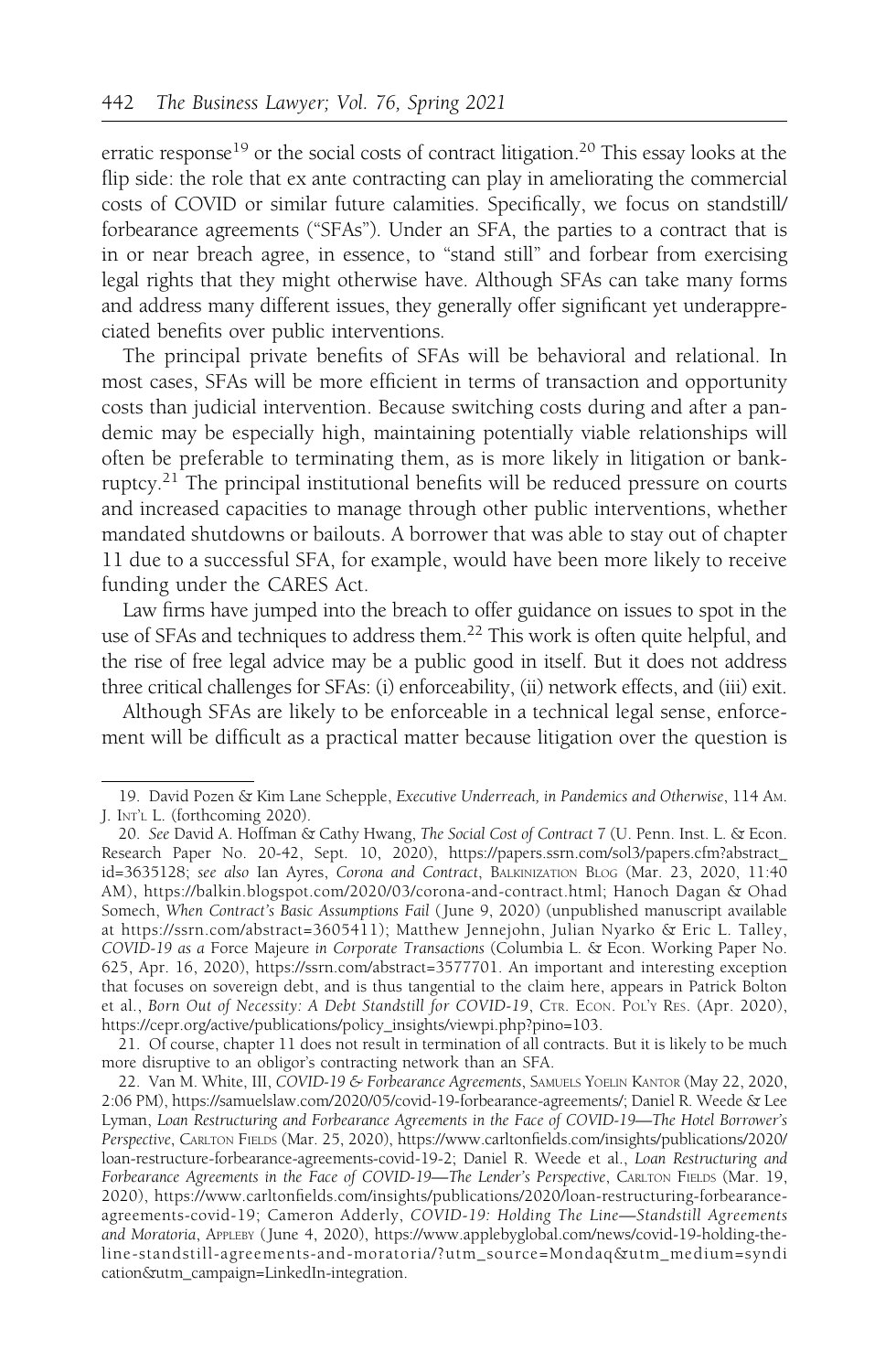unlikely to be a good use of scarce resources. In a networked economy, the shutdown caused cascades of defaults, which could ripple through chains of contracts. Most difficult of all would be defining exit events. How long should parties agree to stand still? How could they know, ex ante, whether the exit event should be the passage of time or some external signal? Because it was unlikely that any single government actor could credibly declare the pandemic "over," it was (and would remain) difficult for contract parties to express in advance when their commercial relationship should return to "normal," or what normal would look like.

This essay cannot fully solve these problems, but it can offer insights from experience with a Model SFA that we published in Business Law Today in the early days of the pandemic.<sup>23</sup> That model frames approaches to problems of enforceability, network effects, and exit presented by COVID and which are incompletely addressed by public interventions.

This essay has four parts. Part 1 summarizes COVID's three underlying challenges to commercial actors in their contractual relationships: the sudden stop of the shutdown, the interconnectedness of contracts, and the problem of defining exit. Part 2 focuses on the work that courts have attempted to do in contract breach litigation and chapter 11 reorganization. Part 3 describes the supplementary and interstitial work that SFAs can do in this context. Part 4 considers some of the underappreciated benefits of using SFAs in response to events like the COVID-19 pandemic.

## 1. THREE COMMERCIAL PROBLEMS WITH COVID

The overarching commercial problem with COVID has been severe uncertainty. Especially in the early days of the pandemic, there was, as John Maynard Keynes might have said, "no scientific basis on which to form any calculable probability whatever"<sup>24</sup> regarding its scope and duration.<sup>25</sup> Commercial actors have experienced this uncertainty in at least three concrete ways: (i) the "sudden stop" of the shutdown meant there was little time to prepare for it; (ii) the interconnected nature of contractual relationships meant that defaults could spread rapidly and unpredictably through networks of contracts; and (iii) the

<sup>23.</sup> Jonathan C. Lipson & Norman M. Powell, Don't Just Do Something—Stand There! A Modest Proposal for a Model Standstill/Tolling Agreement, BUS. L. TODAY (Apr. 14, 2020), https://www.americanbar. org/groups/business\_law/publications/blt/2020/04/standstill-tolling/ [hereinafter Lipson & Powell, Model SFA]. This model was viewed over 3,700 times in its first three months on the internet. See E-mail from Richard Paszkiet, Am. Bar Ass'n, to authors ( July 20, 2020, 12:17 PM). The American Bar Association ("ABA") does not record the number of times the Model SFA was downloaded.

<sup>24.</sup> John Maynard Keynes, The General Theory of Employment, 51 Q.J. Econ. 209, 214 (1937); see generally FRANK H. KNIGHT, RISK, UNCERTAINTY AND PROFIT (1921).

<sup>25.</sup> Keynes, supra note 24, at 214. "We simply do not know." Id. He might have viewed it as analogous to attempting to predict a war in Europe or "the price of copper and the rate of interest twenty years hence, or the obsolescence of a new invention, or the position of private wealth owners in the social system in 1970." Id.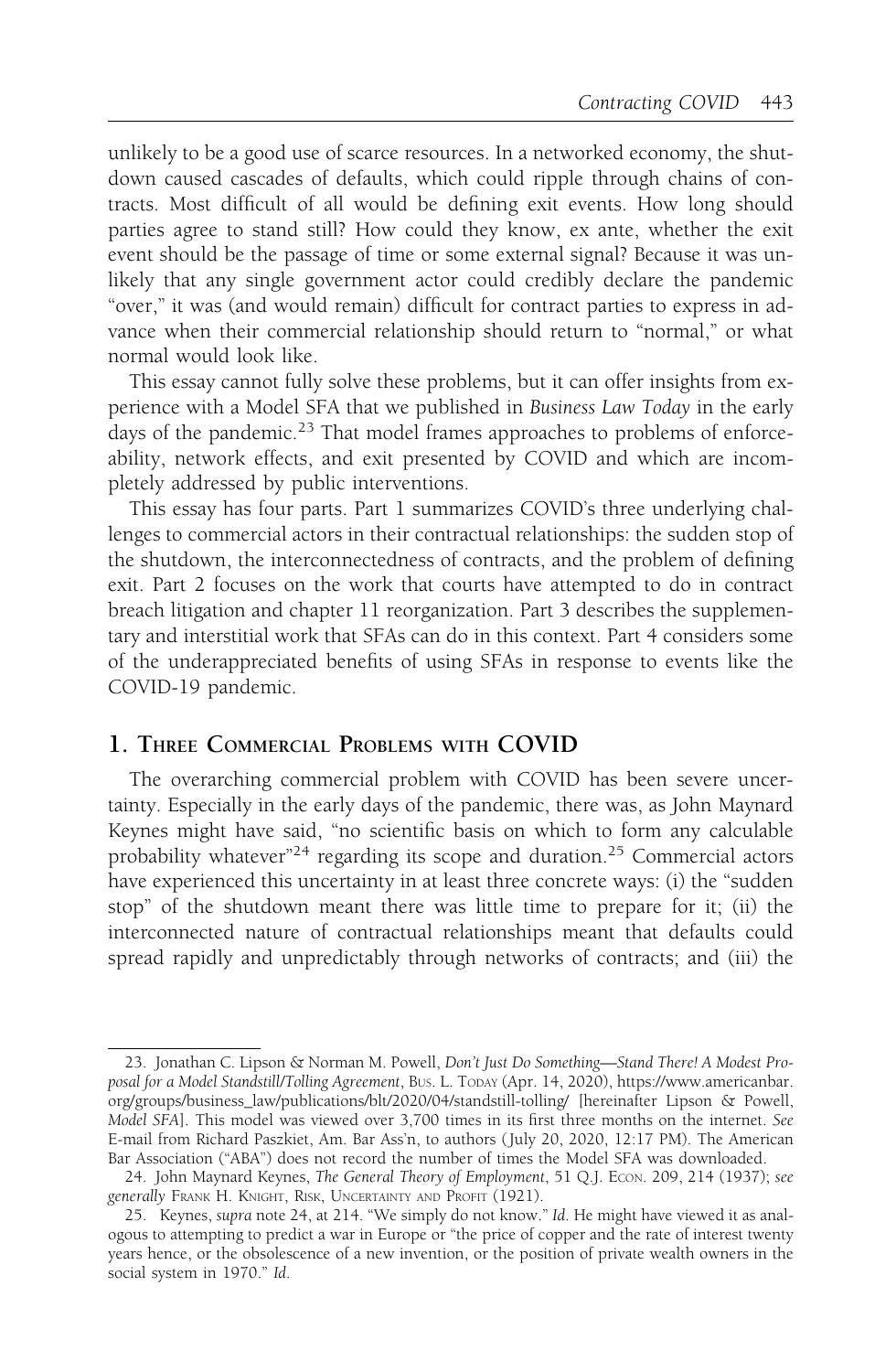duration was, in media res, difficult to forecast, and indeed exit may have no clear marker.

## 1.1 THE SUDDEN STOP

Although pandemics are in the abstract foreseeable, it is difficult to say that parties entering into medium-term contracts in 2018 or 2019 should have foreseen the COVID pandemic.<sup>26</sup> Thus, contracts in place as of March 2020 might have had terms responsive to those conditions—force majeure clauses, for example—but those terms were probably boilerplate or given little attention precisely because it is difficult and perhaps pointless to spend significant amounts of time and energy negotiating over future states of the world that, in the moment, seem highly improbable. While "black swan" events may be more common than we wish to admit, they remain quite rare and thus ex ante contracting has not been expected to do much work here.<sup>27</sup>

Nevertheless, the response to the pandemic was an abrupt contraction in economic activity, as governments ordered lockdowns. The second quarter of 2020 saw an unprecedented drop in U.S. gross domestic product. As shown in Figure 1, the third quarter saw an equally unprecedented increase in it, though economists have been quick to point out that this mostly reflects the enormous stimulus of the CARES Act and was, in any case, insufficient to bring the U.S. economy back to where it would have been in the absence of COVID.<sup>28</sup>

<sup>26.</sup> See, e.g., Jeffrey Manns & Robert Anderson, Contract Design, Default Rules, and Delaware Corporate Law, 77 WASH. & LEE L. REV. 1197, 1211 (2020) ("Parties may not be able to anticipate some risks at all, such as the absence of liquidity in the depths of the 2008 financial crisis or the exogenous economic shock caused by the COVID-19 pandemic, which may make it challenging for a contract to cover all contingencies.").

One could say that there was a Bayesian prior for COVID: Singapore's experience with SARS in 2003. "Thanks to an efficient bureaucracy in a single small territory, world-class universal health care and the well-learned lessons of SARS . . . Singapore acted early. It has been able to make difficult trade-offs with public consent because its message has been consistent, science-based and trusted." The Politics of Pandemics, ECONOMIST (Mar. 14, 2020), https://www.economist.com/leaders/2020/03/ 12/the-politics-of-pandemics.

<sup>27.</sup> See Jennejohn et al., supra note 20, at 4 (finding that fewer than half of a sample of about 1,700 "material adverse effects" clauses from 2003 to 2020 specifically referenced "pandemic" or similar events). Some observers, however, have argued that "Covid-19 is by no means a 'black swan' since it was totally predictable and predicted." See Andrea Bonime-Blanc, If Companies Behave Well Now, They Will Build Up a Bank of Trust to Sustain Them Post-COVID-19, REUTERS EVENTS (May 2, 2020), https://www.reutersevents.com/sustainability/if-companies-behave-well-now-they-will-build-banktrust-sustain-them-post-covid-19; see also Andrea Renda & Rosa Castro, Towards Stronger EU Governance of Health Threats After the COVID-19 Pandemic, 11 EUR. J. RISK REG. 273, 274 (2020) ("[W]e have argued elsewhere that COVID-19 was not only predictable ex post but it was amply predicted ex ante." (citing A. Renda & R.J. Castro, Chronicle of a Pandemic Foretold, CEPS Policy Insights No. 2020-05, Mar. 2020)).

<sup>28. &</sup>quot;Getting the economy back to where it would have been without Covid-19 would have taken a 63 percent gain in the third quarter," Politico reported. "'To look at this more substantively,'" said Ian Shepherdson, chief economist at Pantheon Macroeconomics, "'what these numbers tell you is fiscal policy works." Ben White, GDP Rebounds at Record Pace, But Dark Clouds Reappear, POLITICO (Oct. 29, 2020, 11:02 AM), https://www.politico.com/news/2020/10/29/gdp-coronavirus-trump-433524.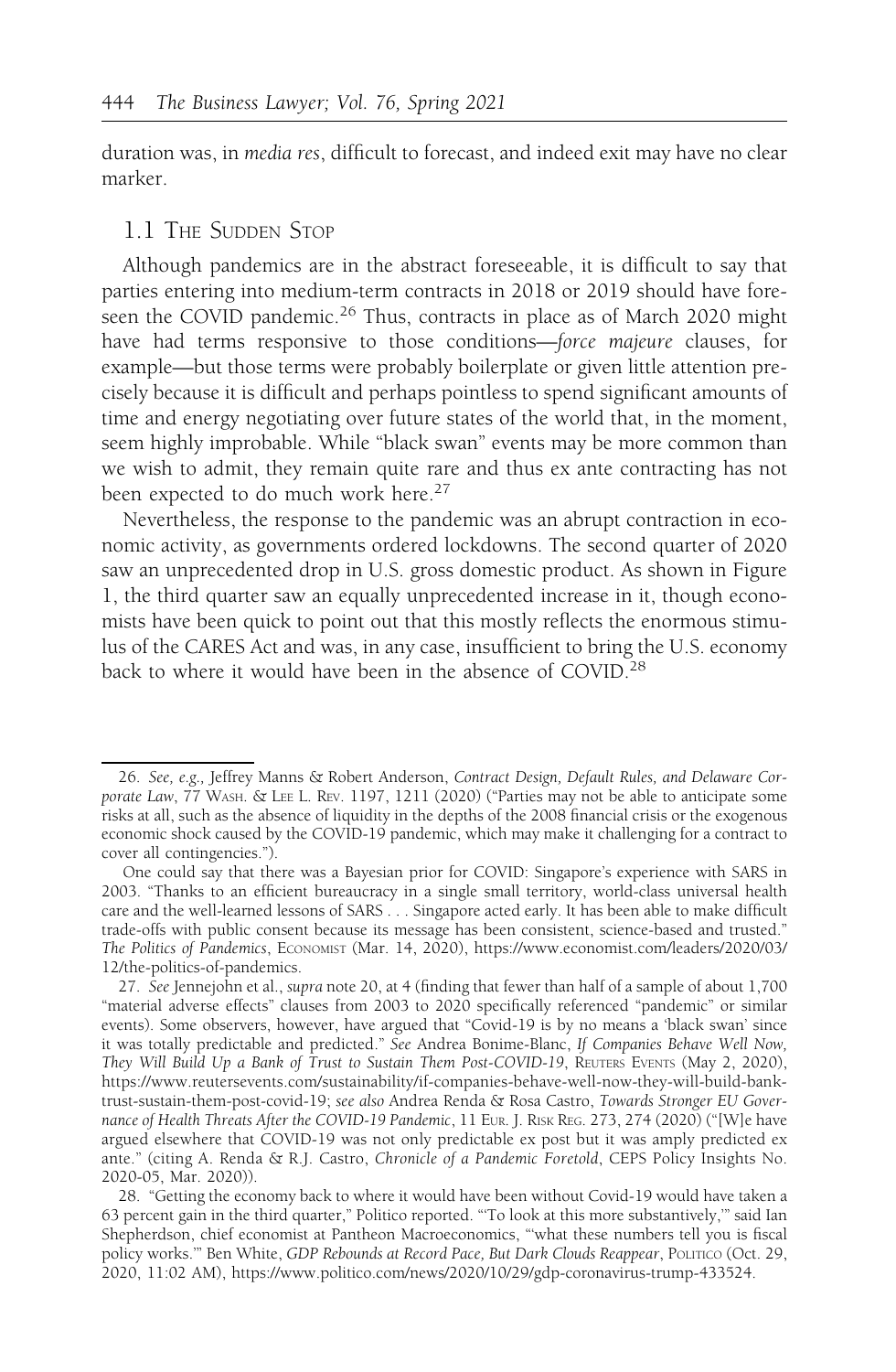Figure 1



Bolton, Gulati, and Panizza have warned that the sudden stop in the economy could have wide-ranging, global implications, affecting not only businesses, but also sovereign borrowers. As of October 2020, "over a dozen nations look to be on the brink of public debt crises."<sup>29</sup> Because those sovereigns have no established mechanism for simultaneously renegotiating their obligations, the ripple effects through the economy could lead to another sudden stop.<sup>30</sup>

## 1.2 NETWORK EFFECTS

All commercial actors are, wittingly or not, part of some network.<sup>31</sup> This may be most pronounced in supply chain agreements ("SCAs").<sup>32</sup> In an SCA, buyer (B) purchases from seller (S); S is able to perform its contract with B because its suppliers, S2 and S3, perform, and so on through the chain. Buyers with sufficient market power, such as large multinational corporations ("MNCs"), are able to use their leverage to embed standard terms in SCAs that may then be

<sup>29.</sup> Patrick Bolton, Mitu Gulati & Ugo Panizza, Legal Air Cover (Duke L. Sch. Pub. L. & Legal Theory Series No. 2020-63, Oct. 11, 2020), https://papers.ssrn.com/sol3/papers.cfm?abstract\_ id=3704762.

<sup>30.</sup> Id. at 5 ("It is quite possible that another sudden stop is in the offing. Six months after the sudden stop in March 2020, we still do not have any mechanism in place to mitigate the costs of the defaults that would inevitably follow.").

<sup>31.</sup> Robert E. Scott, The Paradox of Contracting in Markets, 83 L. & CONTEMP. PROBS. 71, 85 (2020) ("Commercial networks are mechanisms for coordination and cooperation between formally independent but functionally interdependent entities."); see also Michael Klausner, Corporations, Corporate Law, and Networks of Contracts, 81 VA. L. REV. 757, 762–63 (1995).

<sup>32.</sup> In 2013 the United Nations Conference on Trade and Development (UNCTAD) estimated that 80 percent of global trade occurred through global value chains governed by multinational corporations either through ownership of foreign affiliates or various kinds of contractual relationships. U.N. CONF. ON TRADE & DEV., WORLD INVESTMENT REPORT 135 (2013).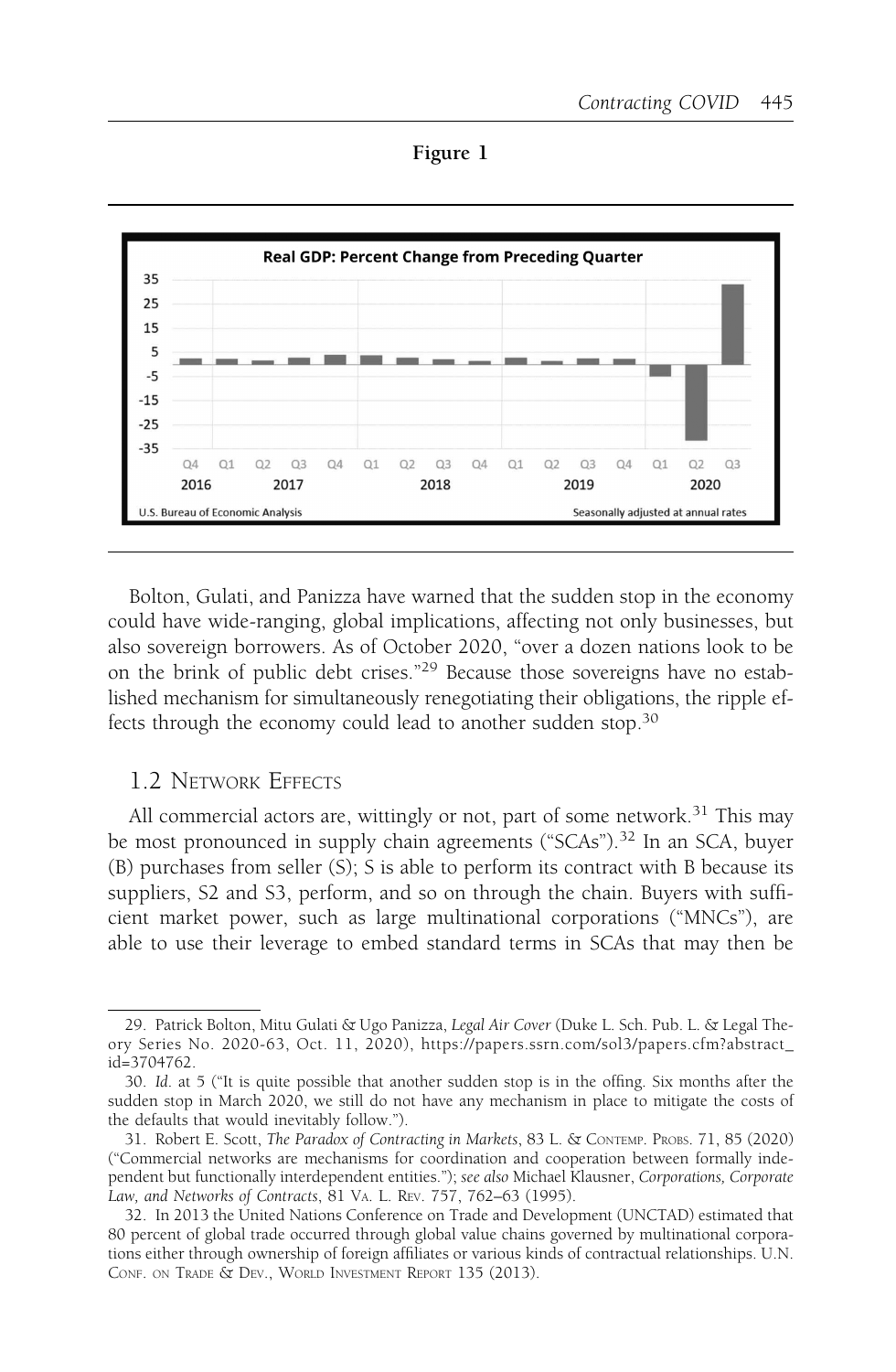transmitted through the chain. But all businesses, large and small, are connected to other businesses through contract, whether formal or informal.

Vincent Glode and Christian Opp have recently explored COVID's implications for contracting networks, which they call "debt chains."33 Any given obligee's willingness to provide concessions to an obligor "depends on his own liabilities and how they are expected to be renegotiated."34 They surmise that

The more a lender's own liabilities are expected to be reduced, the likelier he is to internalize his borrower's default costs, thereby increasing his incentives to renegotiate with his borrower. On the other hand, a lender who is himself deeply indebted typically finds it suboptimal to reduce his borrower's liabilities—while the probability of being paid is higher after making concessions, the payment collected in case of no default is lower. Whereas a tough renegotiation strategy may be privately optimal, it not only increases the potential for costly default in the specific bilateral credit relationship but also creates negative externalities to renegotiation efforts elsewhere in the chain.<sup>35</sup>

They make three policy recommendations, two of which call for public intervention. First, they argue that subsidies are more likely to be effective if targeted at what they call "downstream" borrowers.36 To start with those closer to the end of the chain, rather than those at the beginning (such as large, money-center banks), "strengthens 'upstream' lenders' incentives to renegotiate their borrowers' debt to default-free levels."37 Second, they argue that public mandates, such as government-imposed enforcement moratoria, are more likely to be effective upstream than downstream.<sup>38</sup> Third, "the timing of information matters throughout a network." Renegotiation outcomes in the whole chain "are more efficient when they occur before each agent has had the chance to obtain sufficiently precise negative information about his idiosyncratic condition. An implication of this mechanism is that government policies facilitating early renegotiation following a large shock tend to be desirable as they tend to lead to more efficient outcomes."39

This last insight is consistent with the intuition behind the 1978 reforms that led to the chapter 11 reorganization system. Prior law had made commencing a bankruptcy case more difficult, which led corporate borrowers to delay the decision to go into bankruptcy until it was too late.<sup>40</sup> Congress believed that by

37. Id.

<sup>33.</sup> Vincent Glode & Christian C. Opp, Renegotiation in Debt Chains 1 (Nov. 12, 2020) (unpublished manuscript available at https://papers.ssrn.com/sol3/papers.cfm?abstract\_id=3667071) ("[B]usinesses tend to be sequentially interconnected through their liabilities, a financing structure we refer to as a debt chain.").

<sup>34.</sup> Id. at 2.

<sup>35.</sup> Id.

<sup>36.</sup> Id. ("First, we show that providing subsidies to 'downstream' borrowers like the retail store (whose debt payments are expected to flow up the chain) can be particularly effective in eliminating default waves.").

<sup>38.</sup> Id. at 3 ("[P]reventing an upstream lender from being able to choose his renegotiation strategy and instead mandating him to reduce his borrower's debt can incentivize downstream agents to voluntarily renegotiate the debt owed to them to levels that avoid default.").

<sup>39.</sup> Id. at 4.

<sup>40.</sup> According to the Report of the Commission on the Bankruptcy Laws of the United States, a "major factor explaining the smallness of distributions in [involuntary] business bankruptcies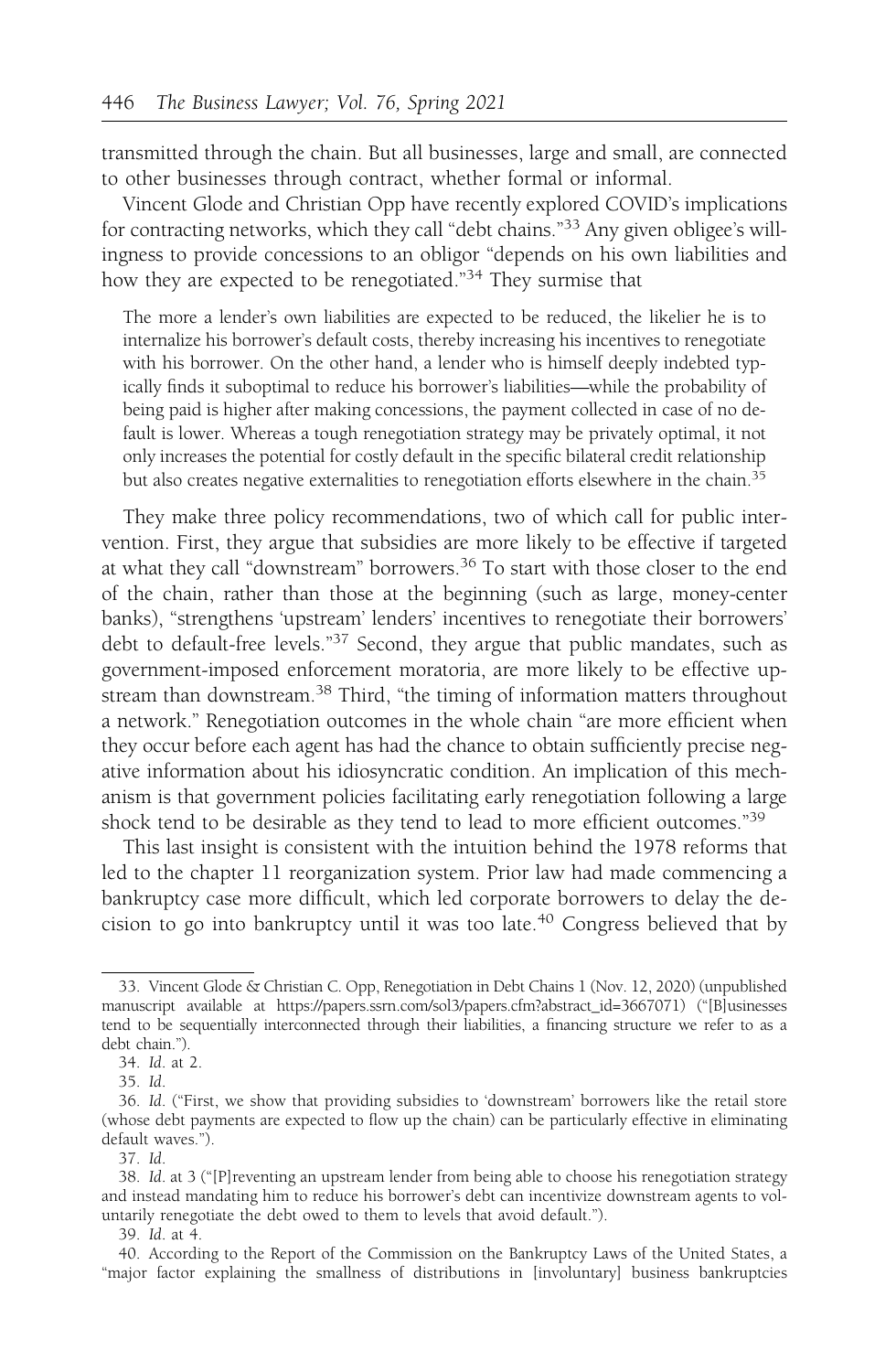making it easier to commence a reorganization case, chapter 11 would enable more businesses to preserve more value through a better-informed and -negotiated process. In the absence of a judicial intervention such as a chapter 11 reorganization, however, how are participants in the network to learn what they need to know to adjust quickly and effectively?

## 1.3 DURATION—EXIT

Indeed, part of the challenge of COVID has been that it rendered adverbs like "quickly" unintelligible due to the pandemic's uncertain duration. Unlike recessions, which can have long and slow recovery periods, there was reason to think that a rebound might occur soon—or might not. Was Q3 of 2020 really the recovery? Or would the recovery more prudently come with a widely available vaccine or naturally achieved herd immunity? If so, when, and how would one know? The "end" of a pandemic may not be clear. $41$ 

The mere increase in economic activity, as seen in Q3 2020 GDP, was no assurance that we could return to "normal." A vaccine may protect many people, but distributing it to the point where we achieved herd immunity would take some time. While there seems to be a consensus that successful vaccination of about 70 percent of the population provides significant protection for the rest, it has not been clear how long it would take to get to that level.<sup>42</sup> There was also no assurance that future mutations would not defy forthcoming vaccines, yet another reason there may be more sudden stops and an unpredictable recovery.<sup>43</sup>

## 2. COURTING COVID

As noted in the introduction, the dominant responses to these uncertainties have been public: government mandates and bailouts and, as developed in this part, judicial interventions. While these are all important pieces of the puzzle, they are not complete solutions, collectively or respectively, leaving an important but under-explored role for COVID-induced SFAs.

<sup>[</sup>was] the delay in the institution of proceedings for liquidation until assets are largely depleted." H.R. Doc. No. 137, 93d Cong., 1st Sess. pt. 1, at 14 (1973).

<sup>41.</sup> Joe Pinsker, There Won't Be a Clear End to the Pandemic, ATLANTIC (Sept. 16, 2020), https:// www.theatlantic.com/family/archive/2020/09/pandemic-over-end-how-will-we-know/616372/ ("As a matter of epidemiology, there's no clear-cut criterion that determines a pandemic to be over. 'You can't sign a treaty with a virus, so we have to settle for a kind of cease-fire,' says Stephen Morse, an epidemiologist at Columbia University.").

<sup>42.</sup> Ludwig Burger & Kate Kelland, Analysis: Can First COVID-19 Vaccines Bring Herd Immunity? Experts Have Doubts, REUTERS (Nov. 18, 2020, 4:25 AM), https://www.reuters.com/article/us-healthcoronavirus-immunity-analysis/analysis-can-first-covid-19-vaccines-bring-herd-immunity-expertshave-doubts-idUSKBN27Y124 ("'The problem is that for now we don't know exactly how fast the virus spreads without any precautions and with the normal travel and social activities we had a year ago,' said Winfried Pickl, professor of immunology at the Medical University of Vienna.").

<sup>43.</sup> James Glanz, Benedict Carey & Hannah Beech, Evidence Builds that an Early Mutation Made the Pandemic Harder to Stop, N.Y. TIMES (Nov. 24, 2020), https://www.nytimes.com/2020/11/24/world/ covid-mutation.html.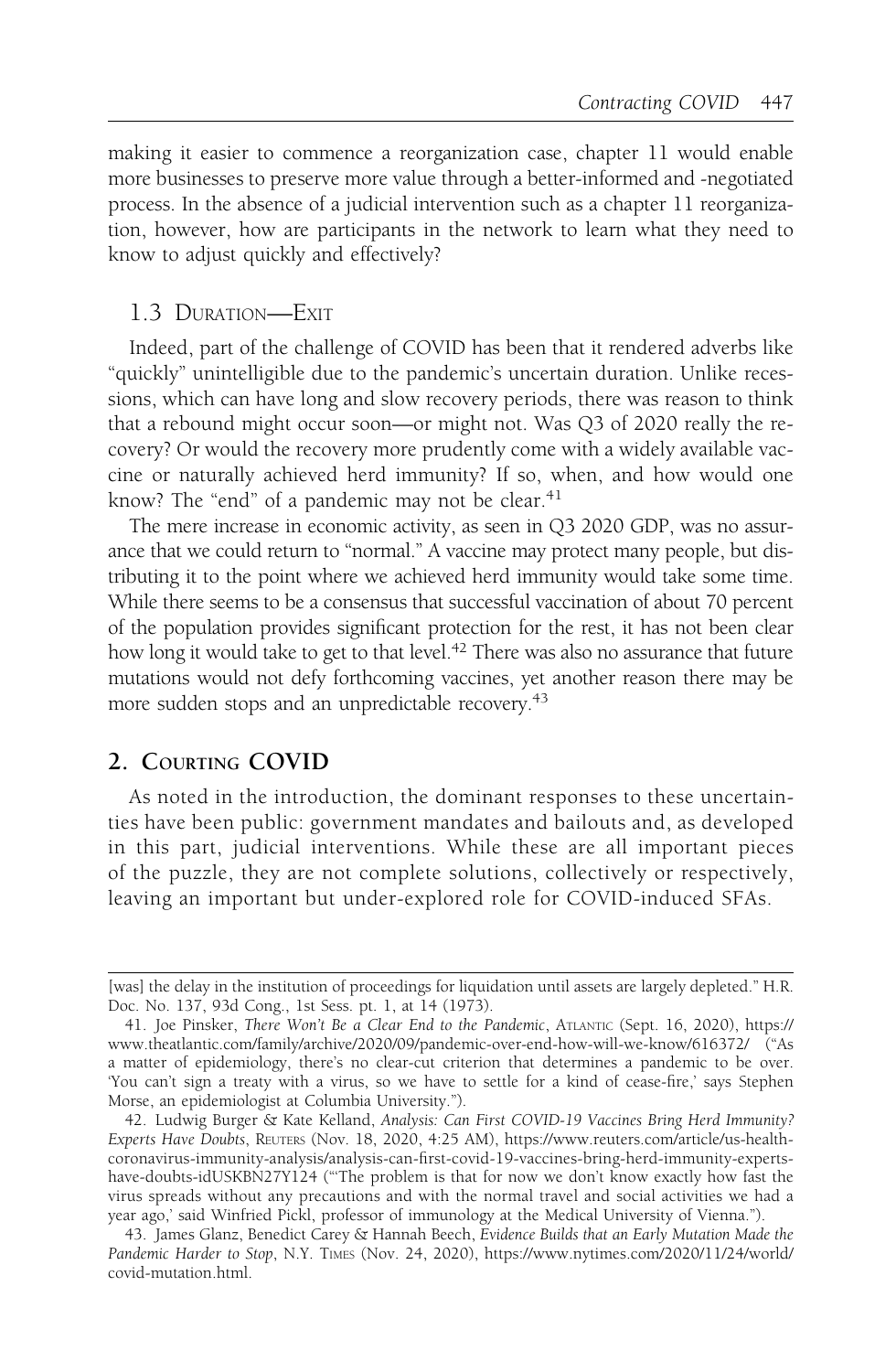## 2.1 CONTRACT BREACH LITIGATION

The "sudden stop" in response to COVID severely disrupted contractual ordering: many contracts were rendered in breach, or nearly so. Uncertainty about the duration of the shutdown, and what would come next, made it likely that pre-COVID promises would not be performed as expected, at least in the near term. In these cases, the promisee might seek to enforce the contract, and the promisor might wish to escape liability using doctrines such as force majeure, impossibility, commercial impracticability, and frustration of purpose.<sup>44</sup>

Broadly speaking, contract law seems to approach questions about the allocation of loss due to a calamitous event based on whether the calamity was foreseen and articulated in the contract. If so (e.g., under a force majeure clause), courts will try to interpret the language. If not, they will wrestle with common law or statutory (e.g., Uniform Commercial Code) defenses such as impossibility or impracticability.

A force majeure clause defines a class of events that might excuse nonperformance within the contract period.<sup>45</sup> It will always be a matter of contract interpretation.<sup>46</sup> In the wake of COVID, force majeure ("superior force") has been asserted when a tenant could not perform under a lease<sup>47</sup> or a buyer did not want to consummate the purchase of a business.<sup>48</sup>

46. 30 RICHARD A. LORD, WILLISTON ON CONTRACTS § 77:31 (4th ed. West 2020) ("What types of events constitute force majeure depend on the specific language included in the clause itself."); Kel Kim Corp. v. Cent. Mkts., Inc., 519 N.E.2d 295, 296 (N.Y. 1987) (holding that the force majeure defense is narrow and excuses nonperformance "only if the force majeure clause specifically includes the event that actually prevents a party's performance").

<sup>44.</sup> See, e.g., Complaint, Pac. Collective LLC v. Exxonmobil Oil Corp., No. 20STCV13294 (Cal. Super. Ct. filed Apr. 3, 2020) (real estate acquisition); Complaint, E2W LLC v. Kidzania Operations S.A.R.L., No. 1:20-cv-02866 (S.D.N.Y. filed Apr. 6, 2020) (franchise fees); Complaint, Level 4 Yoga LLC v. CorePower Yoga LLC, No. 2020-0249 (Del. Ch. filed Apr. 2, 2020) (acquisition); Complaint, LFG Acquisitions LLC v. CSPS Hotel Inc., No. 107048560 (Fla. Cir. Ct. Hillsborough Cnty. filed May 5, 2020) (real estate).

<sup>45.</sup> See VICI Racing, LLC v. T-Mobile USA, Inc., 763 F.3d 273, 287 (3d Cir. 2014) (applying Delaware law). Strictly speaking, force majeure is not a common law concept but is used to describe clauses that excuse a party from certain specified supervening events. The equivalent doctrine under English law is frustration of contract. See FORCE MAJEURE AND FRUSTRATION OF CONTRACT 33 (Ewan McKendrick ed., 2d ed. 1995) (referring to Force Majeure and Frustration—Their Relationship and a Comparative Assessment).

<sup>47.</sup> Complaint, Bath & Body Works, LLC v. 304 PAS Owner LLC Successor, No. 651836/2020 (N.Y. Sup. Ct. N.Y. Cnty. filed June 8, 2020) (plaintiff sought rescission of commercial property lease and declaration that lease is unenforceable because COVID-19 and related government mandated shutdowns "frustrated the purposes of the lease"); Complaint, Gap, Inc. v. Ponte Gadea N.Y. LLC, No. 1:20-cv-04541 (S.D.N.Y. filed June 12, 2020) (tenant sought to rescind lease, arguing that COVID-19 crisis and civil orders constitute a casualty within the meaning of the force majeure clause); Complaint, Victoria's Secret Stores v. Herald Square Owner LLC, No. 651833/2020 (N.Y. Sup. Ct. N.Y. Cnty. filed June 8, 2020) (plaintiff sought to annul commercial property lease under doctrines of frustration of purpose and impossibility resulting from COVID-19 and related government-mandated shutdowns); Complaint, Williamsburg Climbing Gym Co. v. Ronit Realty LLC, No. 1:20-cv-02073 (E.D.N.Y. filed May 6, 2020) (describing how a tenant sought to rescind lease pursuant to common law doctrines of impossibility and frustration of purpose because COVID-19 pandemic and governor's executive orders mandated business closure and stoppage of construction).

<sup>48.</sup> Forescout Techs., Inc. v. Ferrari Grp. Holdings, L.P., No. CV 2020-0385-SG, 2020 WL 3971012, at \*1 (Del. Ch. July 14, 2020) (challenging the enforceability of merger agreement under "material adverse effect" clause).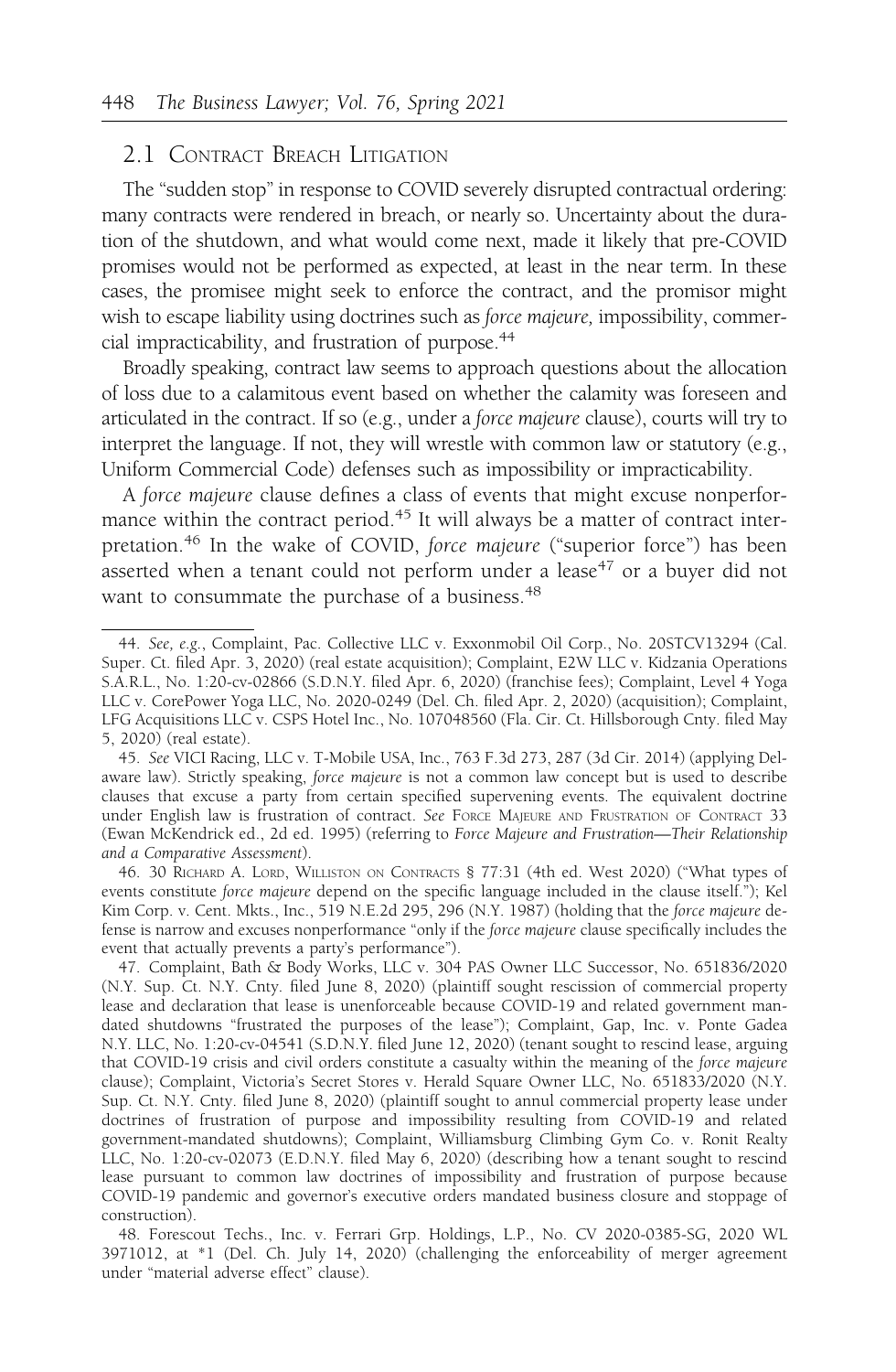Jennejohn, Nyarko & Talley recently analyzed a sample of about 1,700 merger agreements from 2003–2020, and they found that less than one out of eight material adverse effects ("MAE") provisions explicitly carve out pandemics from force majeure events.<sup>49</sup> Their data, which treat carveouts from an MAE as analogous to a force majeure clause, suggest that it "enters through a carve out to the MAE . . . rather than through an affirmative provision . . . . Consequently, when present, such provisions would appear to push pandemic-related risks onto the buyer (and away from the seller).<sup>"50</sup> Presumably, buyers with market power accounted for this shift after the pandemic began.

In the absence of a force majeure clause, a court may be reluctant to recognize such a supervening force as a defense to performance.<sup>51</sup> To assert the defense of impracticability or impossibility, a defendant must demonstrate the following: "(1) the occurrence of an event, the nonoccurrence of which was a basic assumption of the contract; (2) the continued performance is not commercially practicable; and (3) the party claiming impracticability did not expressly or impliedly agree to performance in spite of impracticability that would otherwise justify nonperformance."<sup>52</sup>

Parties may feel pressure to litigate because they may not be able to look to insurance to cover COVID-related losses. After the SARS outbreak of 2002, many insurance companies excluded coverage for such events.<sup>53</sup> Yet, such contract defenses are plagued by questions of causation,<sup>54</sup> mitigation,<sup>55</sup> and consistency in application.<sup>56</sup>

<sup>49.</sup> Jennejohn et al., supra note 20, at 4.

<sup>50.</sup> Id. at 5.

<sup>51.</sup> Gen. Elec. Co. v. Metals Res. Grp. Ltd., 293 A.D.2d 417, 418 (N.Y. App. Div. 2002) ("The parties' integrated agreement contained no force majeure provision, much less one specifying the occurrence that defendant would now have treated as a force majeure, and, accordingly, there is no basis for a force majeure defense.").

<sup>52.</sup> Bobcat N. Am., LLC v. Inland Waste Holdings, LLC, C.A. No. N17C-06-170 PRW CCLD, 2019 WL 1877400, at \*6 (Del. Super. Ct. Apr. 26, 2019).

<sup>53.</sup> Jing Yang, Why Many Businesses Will Be on the Hook for Coronavirus Losses, WALL ST. J. (Feb. 21, 2020, 6:00 AM), https://www.wsj.com/articles/why-many-businesses-will-be-on-the-hook-forcoronavirus-losses-11582282802 ("Now insurers across the board exclude epidemics in standard business-interruption policies, which mainly cover property damage from events such as fire, terrorism and natural catastrophes."); Noor Zainab Hussain et al., Many Global Firms, Excluded from Epidemic Insurance, Face Heavy Coronavirus Costs, REUTERS ( Jan. 29, 2020, 6:30 AM), https://www. reuters.com/article/us-china-health-insurance/many-global-firms-excluded-from-epidemicinsurance-face-heavy-coronavirus-costs-idUSKBN1ZS1CU.

<sup>54.</sup> See, e.g., Complaint, Banco Santander (Brasil), S.A. v. Am. Airlines, Inc., No. 20-cv-3098 (E.D. N.Y. 2020) (arguing that cessation of air travel between the United States and Brazil was due to the COVID-19 pandemic and the resulting government-imposed measures and unprecedented decline in demand for air travel, excusing performance).

<sup>55.</sup> See, e.g., Butler v. Nepple, 54 Cal. 2d 589, 599 (1960) (finding that labor strike did not excuse performance when the invoking party could have found an alternate supplier whose increased costs were not "extreme and unreasonable").

<sup>56.</sup> See, e.g., Michael H. Traison et al., Force Majeure Provisions Likely to Give Tenants Leverage with Landlords in COVID-19 Defaults, 39 AM. BANKR. INST. J. 12, 12 (2020) ("Before the 2020 pandemic, courts addressed force majeure provisions with inconsistent results."); see generally Dagan & Somech, supra note 20.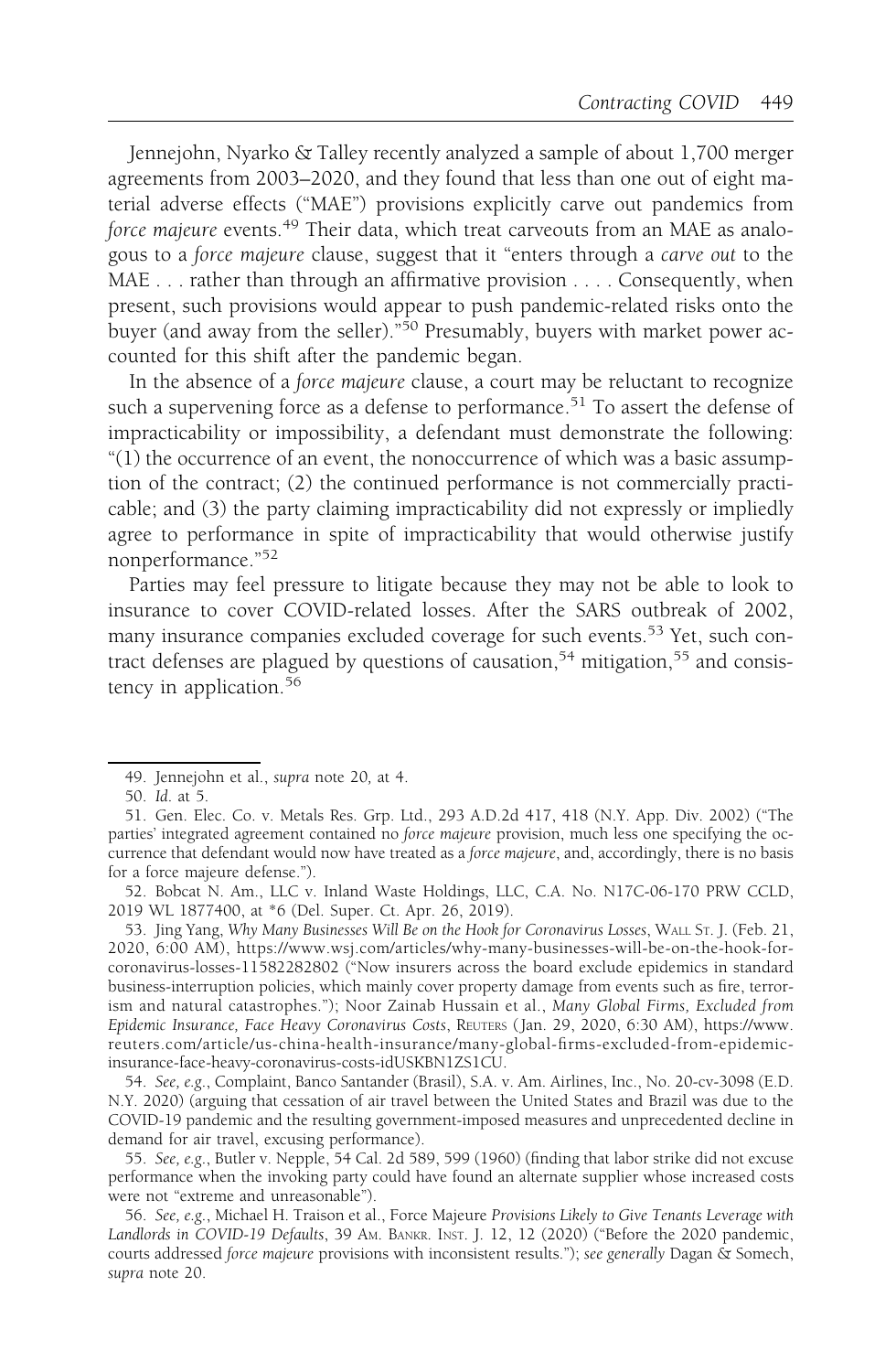In E2W LLC v. Kidzania Operations S.A.R.L., for example, a franchisee invoked the force majeure clause in a franchise agreement, claiming that it could not lawfully operate its amusement park during the pandemic and resulting government shutdown, and therefore could not make payments to Kidzania, the franchisor.<sup>57</sup> Not surprisingly, the franchisor took the position that the force majeure clause might excuse non-performance for governmental orders and acts of God, but that did not explain how COVID caused non-payment.<sup>58</sup> In May 2020, the United States District Court judge declined to declare the agreement at an end, and instead ordered the parties to freeze the status quo and arbitrate, as provided in the agreement itself.<sup>59</sup>

It is difficult to estimate the amount of COVID-induced contract litigation, in part because judicial operations have been scaled back and because parties may have taken a wait-and-see approach. Nevertheless, if the economy does not "roar back" as politicians hope, $60$  it is reasonable to fear that contract breach litigation will continue to grow. A recent survey by law firm Morrison Foerster found that breach litigation was one of the top worries for corporate general counsels.<sup>61</sup>

But we must concede the limited utility of contract litigation in these conditions. Judicial responses are often poor and expensive proxies for the performance of broken promises. The parties in Kidzania apparently ended up where they would have been but for litigation—in arbitration, as required by the agreement—minus the legal fees. And even if one party wins on the merits—for example, the force majeure clause does not excuse payment, as the franchisor argued in Kidzania<sup>62</sup> —what then? There is no reason to think that a losing defendant will simply wire payment or otherwise comply with the court's decision. In many cases, the breach may have been a failure to make timely payment because the debtor was part of a network in which its obligors did not pay. The judgment creditor and judgment debtor may play a game of hide and seek until either the creditor finds assets and recovers, or the debtor goes into bankruptcy. While these dynamics are common whenever commercial relationships falter, the scale of potential breach traceable to COVID gave them a systemic weight they would not ordinarily have.

## 2.2 COVID AND BANKRUPTCY

Bankruptcy has been an equally important form of judicial intervention during COVID. Businesses can use chapter 11 of the Bankruptcy Code to "restructure"

<sup>57.</sup> Complaint at 15, E2W LLC v. Kidzania Operations S.A.R.L., No. 1:20-cv-02866 (S.D.N.Y. filed Apr. 6, 2020).

<sup>58.</sup> Defendant's Sur-Reply in Opposition to Plaintiff 's Application for Preliminary Injunction, E2W LLC v. Kidzania Operations S.A.R.L., No. 1:20-cv-02866 (S.D.N.Y. May 1, 2020).

<sup>59.</sup> E2W LLC v. Kidzania Operations S.A.R.L., No. 1:20-cv-02866 (S.D.N.Y. May 11, 2020) (order).

<sup>60.</sup> See sources cited at supra note 17.

<sup>61.</sup> See MORRISON FOERSTER, supra note 12.

<sup>62.</sup> See Defendant's Sur-Reply, supra note 58.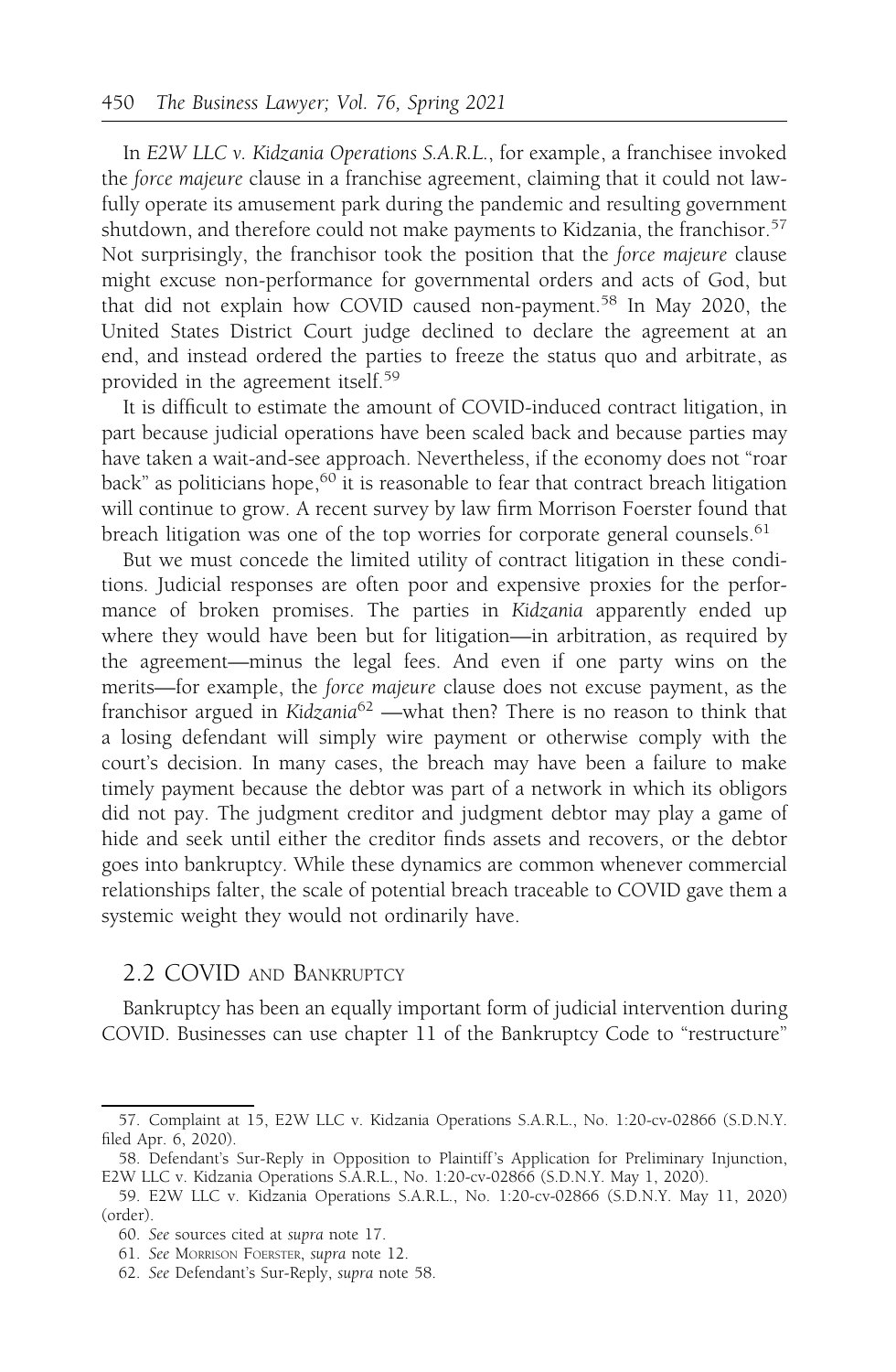debt, rather than liquidate under chapter 7, which often involves quick sales that reduce recoveries for creditors and eliminate jobs. Although restructuring "has no single template," it "typically involves the refinancing and discharge of debt, sale of certain lines of business, entity reconfiguration, and changes in management and personnel and firm governance."63

Chapter 11 restructuring is considered preferable to chapter 7 liquidation because it can preserve going concern value and the jobs and potential profit that come with it. Although both chapter 7 liquidation and chapter 11 reorganization are subject to judicial supervision, the latter is intended to be a consensual process, an "invitation to a negotiation."64 If the debtor is unable to develop a "plan" by which it will reorganize that is acceptable to most creditors, it will have to liquidate—a result that most stakeholders in most debtors wish to avoid.

COVID increased pressure to use bankruptcy. Commercial chapter 11 bankruptcies grew by 14 percent in the first quarter of 2020 compared to the first quarter of 2019.<sup>65</sup> In May 2020, the number of companies filing for chapter 11 bankruptcies continued to rise, with a 48 percent increase compared to May 2019.<sup>66</sup> Even high-profile businesses were subject to chapter 11 filings due to COVID-induced economic harm. J.Crew became the first major U.S. retailer to succumb, filing for chapter 11 on May 4, 2020;<sup>67</sup> Gold's Gym filed for chapter 11 bankruptcy on May 4, 2020, due to coronavirus lockdowns;<sup>68</sup> and Neiman Marcus filed on May 7, 2020, due to financial struggles caused by COVID shutdowns.<sup>69</sup> The Hertz car rental company may be the largest and most notable of the chapter 11 filings thus far.70

Although chapter 11 is a negotiated process, it still depends on courts, and judicial resources are likely to be under considerable strain as a result of the pandemic.<sup>71</sup> While bankruptcy can cast a broader remedial net than traditional civil

<sup>63.</sup> Kathleen G. Noonan et al., Reforming Institutions: The Judicial Function in Bankruptcy and Public Law Litigation, 94 IND. L.J. 545, 548 (2019).

<sup>64.</sup> See In re Arnold, 471 B.R. 578, 592 (Bankr. C.D. Cal. 2012) (quoting ELIZABETH WARREN & JAY WESTBROOK, THE LAW OF DEBTORS AND CREDITORS 397 (6th ed. 2009)).

<sup>65.</sup> Commercial Chapter 11 Bankruptcies Increase 14 Percent in the First Quarter of 2020, Total Filings Down 5 Percent Before COVID-19 Financial Distress Fully Reflected in Filings, AM. BANKR. INST. (Apr. 6, 2020), https://www.abi.org/newsroom/press-releases/commercial-chapter-11-bankruptcies-increase-14-percent-in-the-first-quarter.

<sup>66.</sup> Khristopher J. Brooks, Bracing for the Next Phase of the Coronavirus Recession: Bankruptcies, CBS NEWS ( June 9, 2020, 3:30 PM), https://www.cbsnews.com/news/bankruptcy-coronavirus-recession-2020/.

<sup>67.</sup> Our Announcement, J.CREW, https://jcrewgrouprestructuring.com/our-announcement/ (last visited June 24, 2020).

<sup>68.</sup> Information About the Gold's Gym Chapter 11 Restructuring, GOLD'S GYM, https://www.goldsgym. com/restructure/ (last visited June 24, 2020).

<sup>69.</sup> Neiman Marcus Group Enters into a Restructuring Support Agreement with a Significant Majority of Its Creditors to Substantially Reduce Debt and Position the Company for Long-Term Growth, NEIMAN MAR-CUS GRP., http://neiman.gcs-web.com/static-files/2749e148-82d3-42d5-976e-f8fe331b4866 (last visited June 24, 2020).

<sup>70.</sup> See Chapter 11 Voluntary Petition, In re Hertz Corp., Case No. 20-11218 (Bankr. D. Del. filed May 22, 2020).

<sup>71.</sup> Benjamin Iverson et al., Estimating the Need for Additional Bankruptcy Judges in Light of the COVID-19 Pandemic, 11 HARV. BUS. L. REV. (forthcoming 2020). The judiciary asked Congress for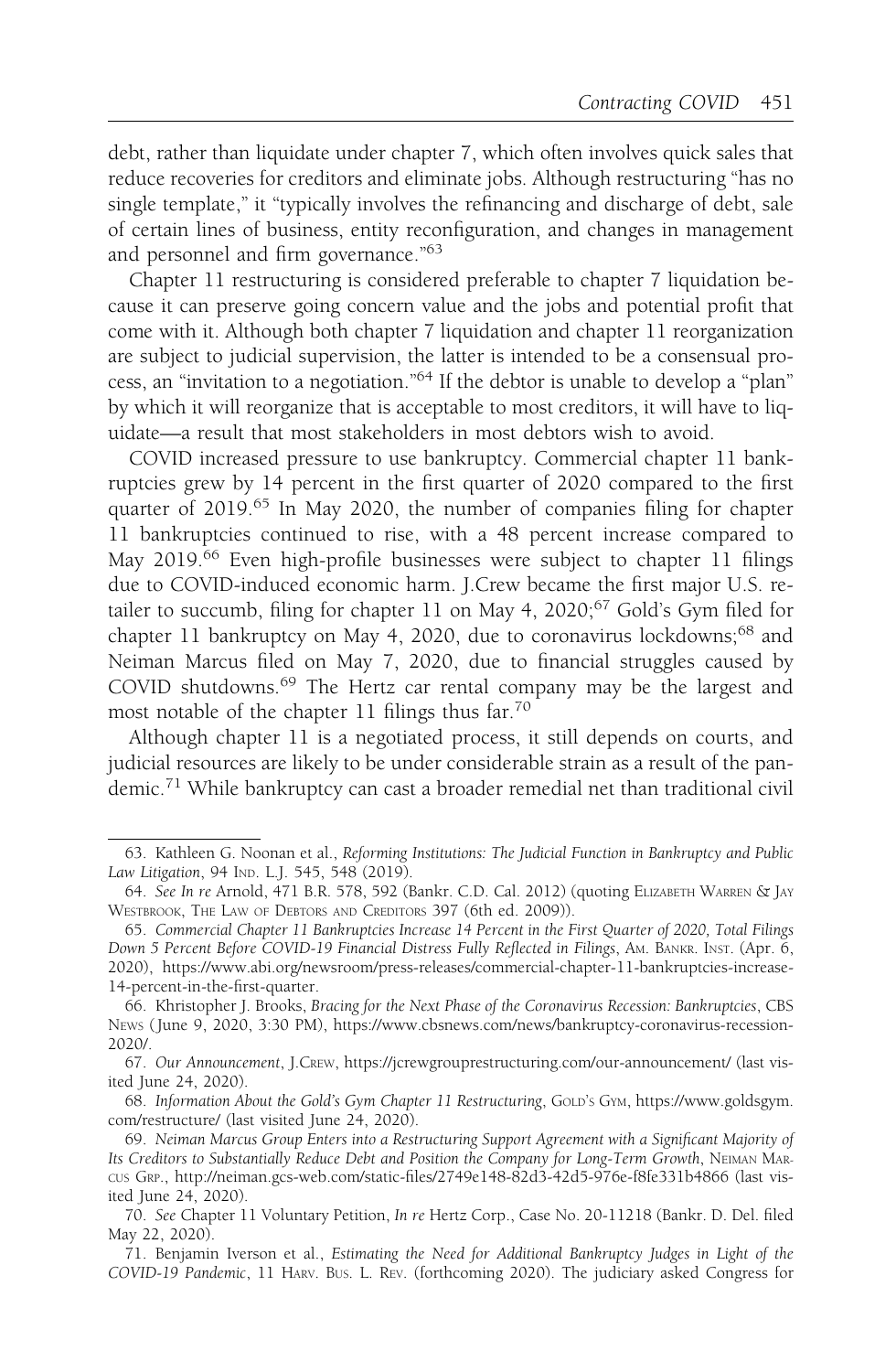litigation—the bankruptcy stay and estate are collectivizing mechanisms that can force all of a debtor's stakeholders to adjust—it remains an expensive approach, one that may be out of reach for many small- and medium-sized firms, even as Congress sought to make chapter 11 more attractive for such businesses shortly before COVID.<sup>72</sup> Even large businesses may resist. Scott Kirby, CEO of United Airlines, which has already been through chapter 11 once, declared that "we are not going to file for bankruptcy [because] . . . it's worse for shareholders, for creditors, for employees. It's worse for every constituent that we have."<sup>73</sup>

#### 2.3 COORDINATION PROBLEMS

To say that bankruptcy is "worse" than something is to make a comparison. Chapter 11 may be bad, but it is almost surely better than shutting United Airlines down via a chapter 7 liquidation. Those are not the only options, however. Chapter 11 may not be as good as a bailout, which is what Congress delivered to many businesses and individuals, chiefly in the CARES Act and PPP.

Bailouts are not axiomatically problematic—if interest rates are low and there is not much alternative in the near term—but government subsidies offer little certainty. They may temporarily enable some recipients to pay some bills, but that will last only as long as Congress and the President remain ready, willing, and able to borrow and spend more. With a politically divided Congress and a federal deficit likely to exceed 18 percent of GDP74—it was difficult to predict how much, or for how long, federal funds would flow. Bailouts are at best a brief and incomplete fix.

One might think that President Trump would have wanted to encourage parties to renegotiate their contracts in bankruptcy. His casinos did so in chapter 11 a record four times.75 But that is not how the bailouts worked in the early days of

<sup>\$36.6</sup> million in supplemental funding and legislative reforms to help federal courts respond to COVID. Letter from John W. Lungstrum, Chair, Comm. on the Budget & James C. Duff, Sec'y, Judicial Conf. of the U.S., to Hon. Nita Lowey, Chairwoman, H. Comm. on Appropriations et al. (Apr. 28, 2020), https://www.uscourts.gov/sites/default/files/judiciary\_covid-19\_supplemental\_request\_ to\_house\_and\_senate\_judiciary\_and\_approps\_committees.4.28.2020\_0.pdf.

<sup>72.</sup> Small Business Reorganization Act of 2019, Pub. L. No. 116-54, 133 Stat. 1079. The Coronavirus Aid, Relief and Economic Security Act, Pub. L. No. 116-136, § 1113 134 Stat. 281, 310–12 (2020), amends the SBRA by increasing the debt limit to \$7.5 million, so that companies with larger debt loads can take advantage of its streamlined approach to chapter 11 reorganization.

<sup>73.</sup> Brian Sumers, New United Airlines CEO Says No to Bankruptcy and Mandating Blocked Middle Seats, YAHOO FIN. (May 28, 2020), https://finance.yahoo.com/news/united-airlines-ceo-says-no-212639883.html.

<sup>74.</sup> David Wessel, How Worried Should You Be About the Federal Deficit and Debt, BROOKINGS (July 8, 2020), https://www.brookings.edu/policy2020/votervital/how-worried-should-you-be-about-thefederal-deficit-and-debt/ (citing CONGRESSIONAL BUDGET OFF., AN UPDATE TO THE BUDGET AND ECONOMIC OUTLOOK: 2019–2029 (Aug. 2019)). The Congressional Budget Office estimated that the federal budget deficit was \$2.7 trillion in the first nine months of fiscal year 2020, \$2.0 trillion more than the deficit recorded during the same period last year. CONGRESSIONAL BUDGET OFF., MONTHLY BUDGET REVIEW FOR JUNE 2020 ( July 8, 2020), https://www.cbo.gov/publication/56458.

<sup>75.</sup> Three times under his command. The casinos owned and operated by President Trump appear to have set a record for repeat filings, with four sets of chapter 11 cases, in 1991–1992, 2004, 2009, and 2014, respectively. See Jonathan C. Lipson, Making America Worse: Jobs and Money at Trump Casinos, 1997–2010 (Temple Univ. Beasley Sch. of L., Working Paper No. 2016-47, 2016) (presenting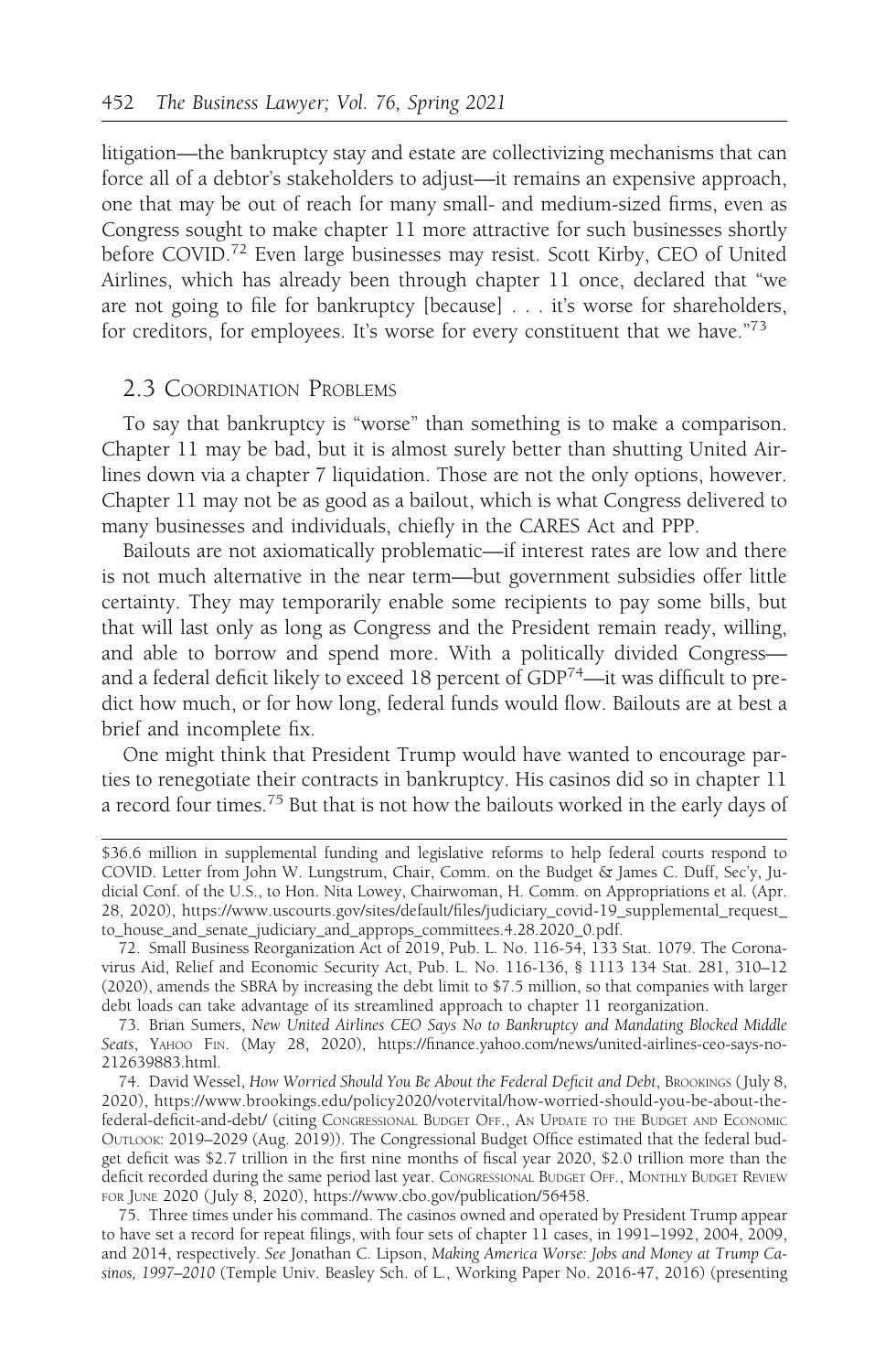the pandemic. The SBA, which ran the PPP, took the position that companies restructuring under chapter 11 were ineligible to borrow under this program,<sup>76</sup> even though neither the statutory nor regulatory criteria create this limitation.<sup>77</sup> The SBA stated that companies in bankruptcy cannot apply for PPP funds under the CARES Act because the Bankruptcy Code "does not require any person to make a loan or a financial accommodation to a debtor in bankruptcy."78 The SBA based this opinion upon a determination that "providing PPP loans to debtors in bankruptcy would present an unacceptably high risk of an unauthorized use of funds or non-repayment of unforgiven loans."<sup>79</sup>

The SBA's position was irrational.<sup>80</sup> Corporate debtors in a chapter 11 case understandably need to finance their operations, which can require them to borrow more, which they can do pursuant to section 364 of the Bankruptcy Code.<sup>81</sup> Chapter 11 debtors can borrow while in chapter 11 only under this provision, and this provision creates a significant amount of oversight authority in, among others, bankruptcy judges and creditors. In other words, chapter 11 borrowing is not without risk, but includes important mechanisms to reduce that risk.

In any case, the whole point of the PPP was to help businesses that were in financial trouble. Being under judicial supervision should hardly be a disqualifier. The SBA's position was thus surprising because it was assumed PPP lending to chapter 11 debtors would advance the CARES Act's broad remedial goals.<sup>82</sup> The SBA, however, refused, and its refusals became the subject of litigation in chapter 11 cases, thus increasing the uncertainty of this path. Courts have

81. 11 U.S.C. § 364 (2018).

empirical study of employment and revenue patterns at Atlantic City casinos in connection with Trump casino bankruptcies).

<sup>76.</sup> Dykema Gossett, Are Debtors Eligible to Receive PPP Loans? Bankrupt Companies and the SBA Wage War over Critical CARES Act Program Eligibility, LEXOLOGY (May 5, 2020), https://www. lexology.com/library/detail.aspx?g=2d07536f-467d-46d5-9be6-89cd6043d1da.

<sup>77.</sup> See supra note 72. The SBA has argued that in order to obtain a PPP loan, a borrower must meet the requirements of section 7(a) of the Small Business Act, and this cannot be done if a borrower is a debtor in a bankruptcy proceeding. Dykema Gossett, supra note 76.

<sup>78.</sup> Business Loan Program Temporary Changes; Paycheck Protection Program, 85 Fed. Reg. 23450 (Apr. 28, 2020).

<sup>79.</sup> The SBA stated, in its Interim Final Rule issued on April 24, 2020, that "[i]f the applicant . . . is the debtor in a bankruptcy proceeding, either at the time it submits the application or at any time before the loan is disbursed, the applicant is ineligible to receive a PPP loan." Id.

<sup>80.</sup> This is a view some courts would seem to support. See, e.g., In re Vestavia Hills, Ltd., 618 B.R. 294, 307 (Bankr. S.D. Cal. 2020) ("The SBA's reasoning here was anything but reasoned. Instead, its exclusion of chapter 11 debtors from participation in the PPP is arbitrary and capricious and it runs counter to clear Congressional intent, in excess of the SBA's statutory authority and in violation of 5 U.S.C. §§ 706(2)(A) and (C)."); In re Gateway Radiology Consultants, P.A., 616 B.R. 833, 854–55 (Bankr. M.D. Fla. 2020) (characterizing SBA prohibition on lending to chapter 11 debtors as "'illogical on its own terms" and thus "arbitrary and capricious"). But see In re Hidalgo Cnty. Emergency Servs. Found., 962 F.3d 838, 841 (5th Cir. 2020) ("Under well-established Fifth Circuit law, the bankruptcy court exceeded its authority when it issued an injunction against the SBA Administrator.").

<sup>82.</sup> See Danielle Mashburn-Myrick & Patrick M. Shelby, SBA: No, Bankrupt Companies Are Not Eligible to Receive PPP Loans, PHELPS (Apr. 28, 2020), https://www.phelps.com/sba-no-bankruptcompanies-are-not-eligible-to-receive-ppp-loans-4-28-2020.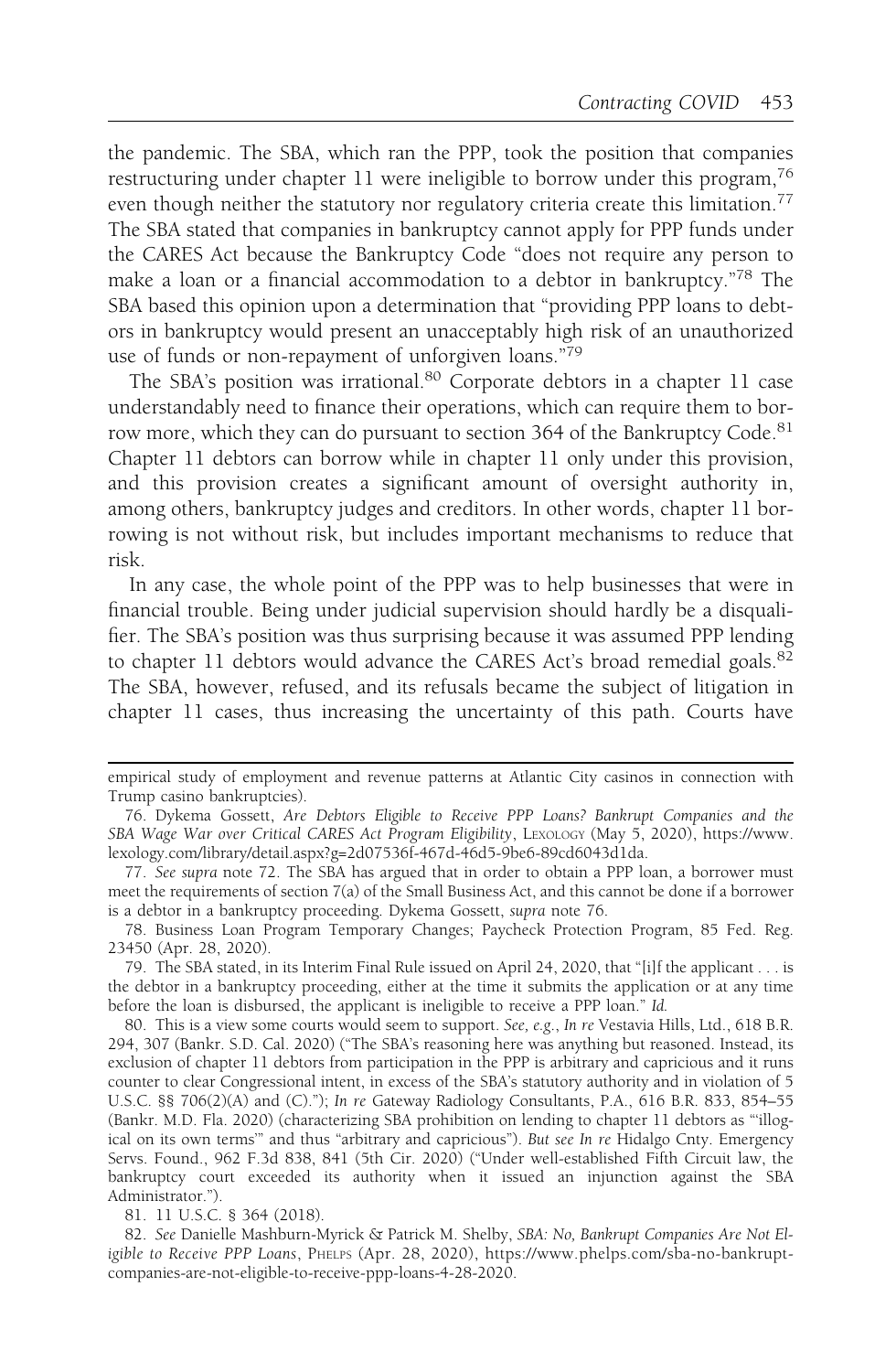gone different ways. Some have deferred to the SBA's decision.<sup>83</sup> One held that special provisions in the Bankruptcy Code precluding discrimination against debtors apply here, which unsurprisingly led to an appeal.<sup>84</sup>

Although both chapter 11 reorganizations and bailouts are important parts of the commercial response to COVID, both have important limits, in some cases self-imposed. Chapter 11 is expensive, and the CARES Act bailout may deter companies from using it. In any case, both suffer from uncertainties that may make economic recovery more difficult.

If neither judicial nor government intervention fully addresses the contracting crisis induced by the COVID shutdown, what remains? More private ordering. An important and under-appreciated solution to commercial challenges created by COVID would then be the Standstill/Forbearance Agreement.

## 3. STANDSTILL/ FORBEARANCE AGREEMENTS

SFAs have received little academic attention, even though they can be a critical feature of commercial practice and could play an especially important role in addressing the unique economic challenges of COVID or similar events in the future.<sup>85</sup> They are, in simple terms, an agreement to refrain for some period from taking legal action that a party otherwise could take to resolve a dispute. Some sticklers might argue that there is a meaningful distinction between agreements involving "forbearance," "tolling," or "standstill."86 While they do sometimes

<sup>83.</sup> See, e.g., Cosi, Inc. v. Small Bus. Admin., No. 1:20-ap-50591 (Bankr. D. Del. Apr. 30, 2020) (bench ruling).

<sup>84.</sup> In re Hidalgo Cnty. Emergency Servs. Found., Case No. 19-20497, 2020 WL 2029252 (Bankr. S.D. Tex. 2020). In Hidalgo, the judge applied section 525(a) of the Bankruptcy Code, which provides that a government unit cannot "deny, revoke, suspend, or refuse to renew a license, permit, charter, franchise, or other similar grant to . . . a person that is or has been a debtor under this title . . . solely because such bankrupt or debtor is or has been a debtor under this title." 11 U.S.C. § 525 (2018). On appeal, the Fifth Circuit "found one issue dispositive: under 15 U.S.C. § 634(b)(1), injunctions directed toward the SBA are absolutely prohibited." John T. Baxter, The Fifth Circuit Sides with SBA on PPP Loan Issue, Dealing Blow to Debtors, NELSON MULLINS (June 29, 2020), https://www.nelsonmullins. com/idea\_exchange/blogs/the\_bankruptcy\_protector/bankruptcy-rules/the-fifth-circuit-sides-withsba-on-ppp-loan-issue-dealing-blow-to-debtors.

<sup>85.</sup> Alan M. Christenfeld, Forbearance Agreements in Funded Credit Arrangements, 42 UCC L.J. 385, 386 (2011) (observing that forbearance agreements "have been all but ignored by law reviews and other scholarly journals as well as by professional publications directed toward practicing lawyers"). A search of Westlaw's all-content database on December 13, 2020, at 9:43 AM using "TI(forbear! & (agree! contract))" found fifteen law review articles with the term "forbearance agreement" (or any near variation) in the title. Three were a set of case notes from the Harvard Law Review published between 1888 and 1901. Contract—Consideration—Forbearance to Sue, 2 HARV. L. REV. 49 (1888) (discussing Rue v. Miers, 12 Atl. Rep. 369 (N.J. 1888)); Contracts—Consideration—Forbearance, 13 HARV. L. REV. 148 (1899) (discussing Di lorio v. Di Biazio, 42 Atl. Rep. 1114 (R.I. 1899)); Contracts— Consideration–Forbearance of a Bona Fide Claim, 15 HARV. L. REV. 316 (1901) (discussing Price v. First Nat'l Bank, 64 Pac. Rep. 639 (Kan. 1901)).

<sup>86.</sup> Christenfeld, supra note 85, at 387 ("Forbearance agreements are sometimes referred to as 'standstill agreements.' That label is unsuitable, however, because rarely do both parties to a forbearance agreement simply 'stand still.'"). The nomenclature of local cultures of practice does seem to recognize a difference between a "standstill" and "forbearance" agreement. The former is more often associated with hostile takeovers of corporations, while the latter is more often associated with debt default and workout. Compare Brian K. Kidd, The Need for Stricter Scrutiny: Application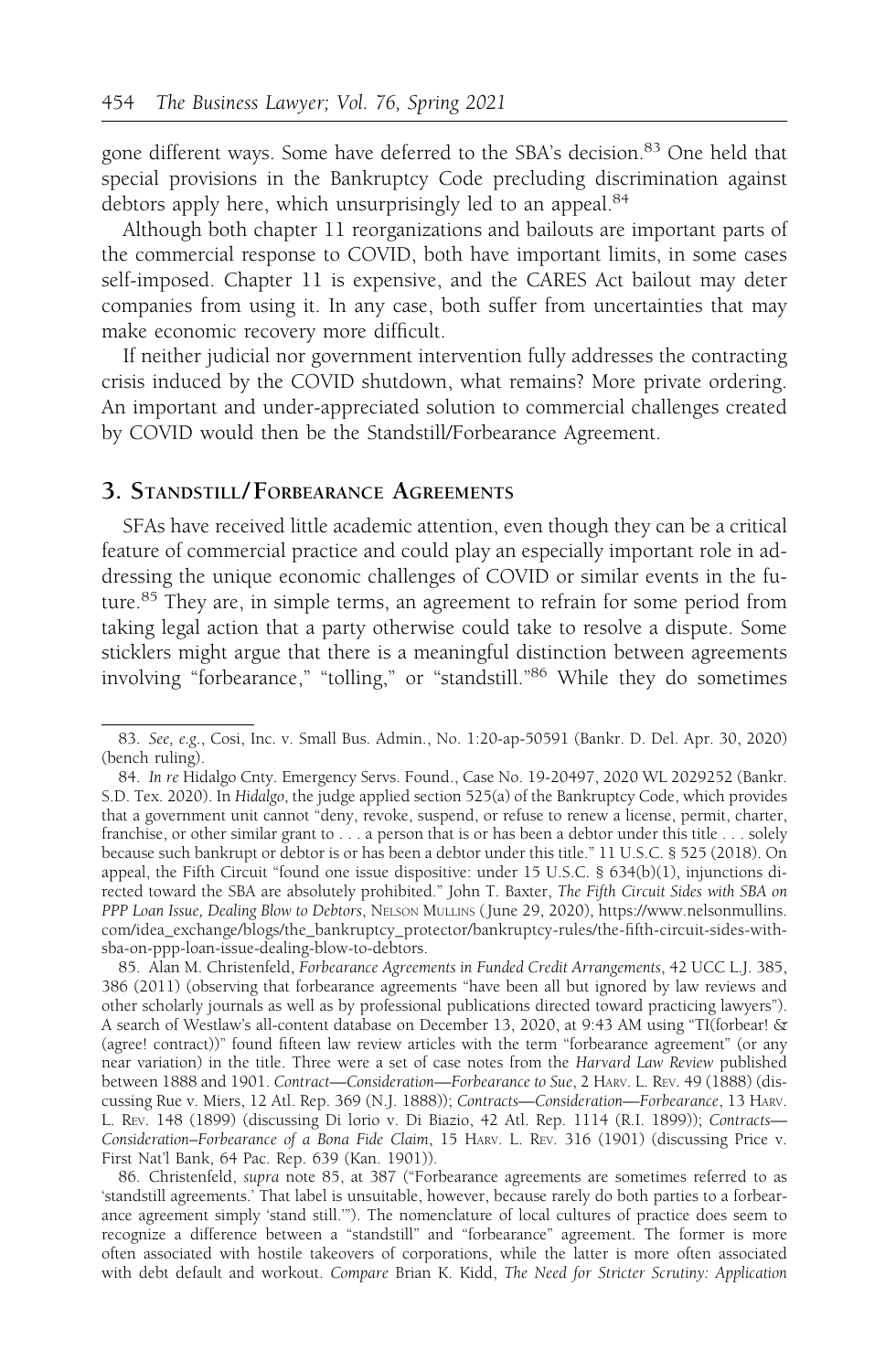differ in their practice settings—standstills tend to be more commonly associated with acquisitions, and forbearance with financial distress—the key features are the same: they reflect a voluntary decision to refrain from using, for a time, the formal legal system to resolve an actual or potential dispute.

The issues that an SFA covers will, to a significant extent, be driven by the dollars involved. A 2014 survey of 100 loan forbearance agreements involving an average amount of \$24 million found that the single most common term— 93 percent of the agreements had them—was an admission by the borrower of a default.<sup>87</sup> This is a bit surprising, both because it may trip cross-defaults for non-borrower affiliates<sup>88</sup> and because it would seem not to get at the heart of the matter, which is delimiting what is forborne and for how long. Cases involving companies with debt loads averaging \$24 million are likely to have different, and more complex, needs than companies with debt loads of \$240,000. Yet, the latter—small and medium-sized enterprises ("SMEs")—are both critical to the economy and suffer the uncertainties of the pandemic as much as, if not more than, larger companies.<sup>89</sup>

In all cases, SFAs in COVID or other similar events in the future will have to confront the same three commercial challenges identified in Part 1: (i) enforceability, (ii) network effects, and (iii) duration, and in particular delimiting exit. The first has probably received the most attention and is in many ways the least interesting. All present opportunities for innovation by lawyers, which they may wish to consider as the post-pandemic dust settles.

The discussion in this part draws on a model SFA ("Model SFA") that we developed and published through this journal's sibling, Business Law Today, which attempts to address some of these issues.<sup>90</sup> That model is aimed at SMEs on the theory that they are more plentiful in absolute numbers than large corporations and will lack the resources of larger companies, but their legal needs in COVID may nevertheless be significant.

#### 3.1 ENFORCEABILITY

As ordinary contracts, SFAs must meet the usual legal requirements. Although questions sometimes arise as to whether forbearance lacks consideration

of the Revlon Standard to the Use of Standstill Agreements, 24 CARDOZO L. REV. 2517, 2522 (2003), with Christenfeld, supra note 85.

We also put to one side the somewhat metaphysical question whether the SFA is itself a "new" agreement or an amendment to the underlying contract.

<sup>87.</sup> Michael D. Hamilton, Forbearance Agreement Analysis, in COMMERCIAL REAL ESTATE FINANCING: STRUCTURING AND DOCUMENTING TRANSACTIONS IN A REVIVING MARKET (Am. L. Inst. Continuing Legal Educ. 2014).

<sup>88.</sup> Id. (noting that "this number seems extremely high").

<sup>89.</sup> Alexander W. Bartik et al., The Impact of COVID-19 on Small Business Outcomes and Expectations, PNAS ( July 28, 2020), https://www.pnas.org/content/pnas/117/30/17656.full.pdf.

<sup>90.</sup> Lipson & Powell, Model SFA, supra note 23.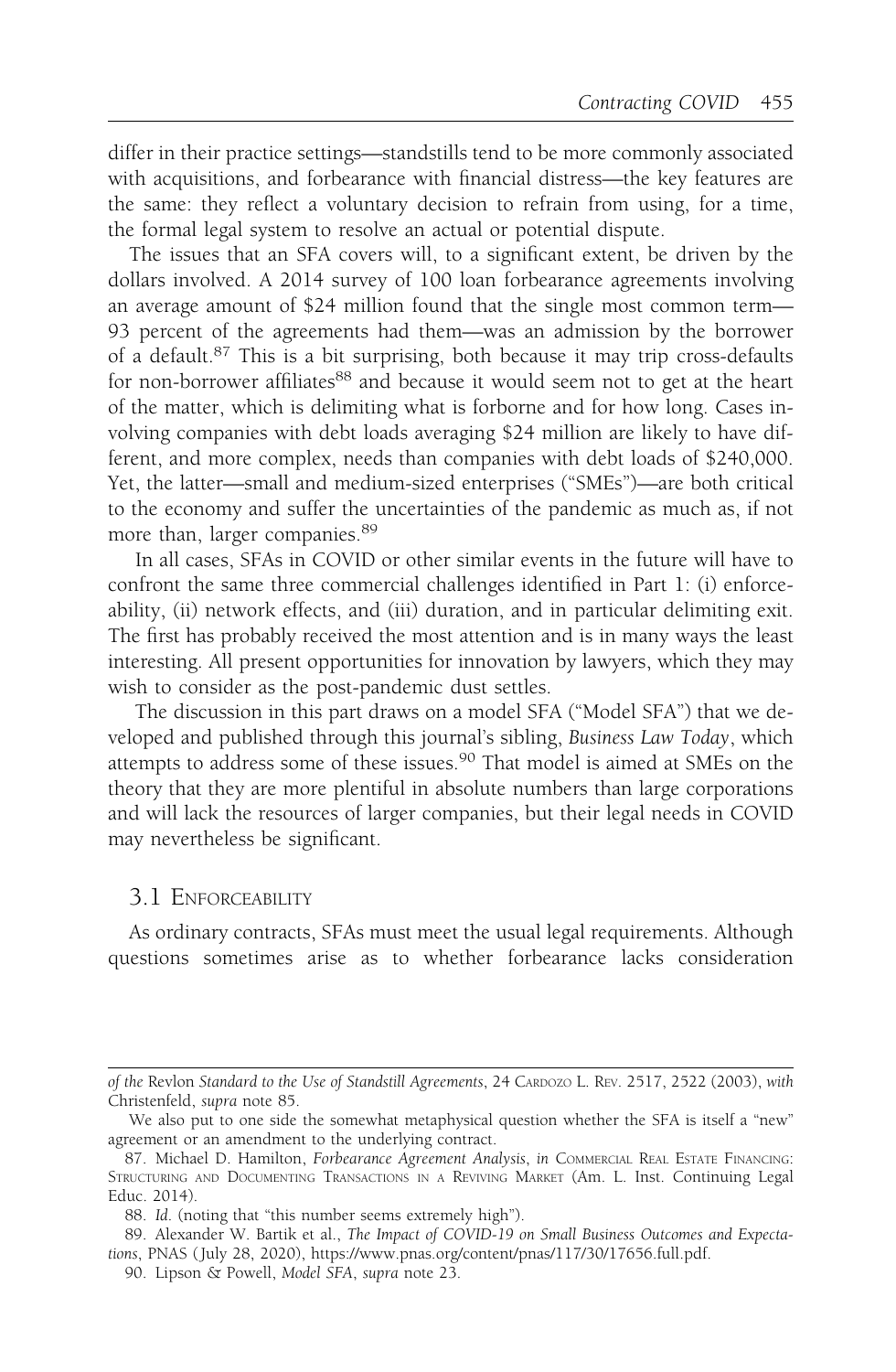(because the obligor has a pre-existing duty to perform), most courts seem to find consideration for these purposes.<sup>91</sup>

Questions also sometimes arise as to whether the enforcement of an SFA supports or impedes "public policy." Bankruptcy courts have stated that "[p]erhaps the most compelling reason for enforcement of a forbearance agreement is to further the public policy in favor of encouraging out of court restructuring and settlements."<sup>92</sup> While it is "against public policy for a debtor to waive the prepetition protection of the Bankruptcy Code,"93 waivers of specific protections (such as the automatic stay of foreclosure) may be permissible, again on a public policy analysis. Similarly, in the context of contests for control of publicly traded corporations, standstill agreements that would eliminate voting rights of shareholders may be struck on grounds that they violate public policy.<sup>94</sup>

Ultimately, however, the problem of enforcing a standstill, especially for SMEs, is likely to be practical: In breach on a large scale, most parties will be in little or no position to go to court to enforce the SFA and, indeed, keeping parties out of court is its whole point. Thus, the question arises whether, or to what extent, the SFA can be made, in effect, "self-enforcing."

The Model SFA was aimed not at large and well-resourced parties, who presumably have access to the sort of counsel that might draft an elaborate and bespoke SFA, and who can afford to litigate the SFA if need be, but instead at SMEs, who may lack the resources to hire a lawyer, but who may nevertheless benefit from an SFA.

The Model SFA defines obligors as "debtors" and obligees as "creditors," in part to capture the breadth of those terms as they are used in the Bankruptcy Code, and in part to make the Model fairly accessible to lay users. Under the Model, the creditor agrees to take no "legal action" during the agreed standstill period, which would include commencing a lawsuit or exercising self-help rights, while the debtor agrees not to sell its assets outside the ordinary course of business or otherwise fundamentally change its structure so as to disturb the creditor's basic expectations.

A distinguishing feature of the Model SFA is that it does not require the parties to identify and articulate the specific defaults that may exist under the underlying agreements. Instead, it merely uses recitals to alert the users to the fact that "the COVID-19 pandemic has caused, or may cause, substantial disruptions in commercial relationships and that . . . such disruptions may result in the breach of contracts between Debtor and Creditor."<sup>95</sup> This language seeks to frame for

<sup>91.</sup> MM Ariz. Holdings LLC v. Bonanno, 658 F. Supp. 2d 589, 593 (S.D.N.Y. 2009) ("Under New York law, forbearance of any length can constitute valid consideration." (citing Sun Forest Corp. v. Shvili, 152 F. Supp. 2d 367, 392 (S.D.N.Y. 2001))).

<sup>92.</sup> In re Cheeks, 167 B.R. 817, 819 (Bankr. D.S.C. 1994); see also In re DB Capital Holdings, LLC, 454 B.R. 804, 814 (Bankr. D. Colo. 2011) (approving stay waiver).

<sup>93.</sup> In re Huang, 275 F.3d 1173, 1177 (9th Cir. 2002).

<sup>94.</sup> Steven A. Baronoff, The Standstill Agreement: A Case of Illegal Vote Selling and a Breach of Fiduciary Duty, 93 YALE L.J. 1093, 1099 (1984) ("[R]estrictive voting provisions of typical standstill agreements violate public policy").

<sup>95.</sup> Lipson & Powell, Model SFA, supra note 23.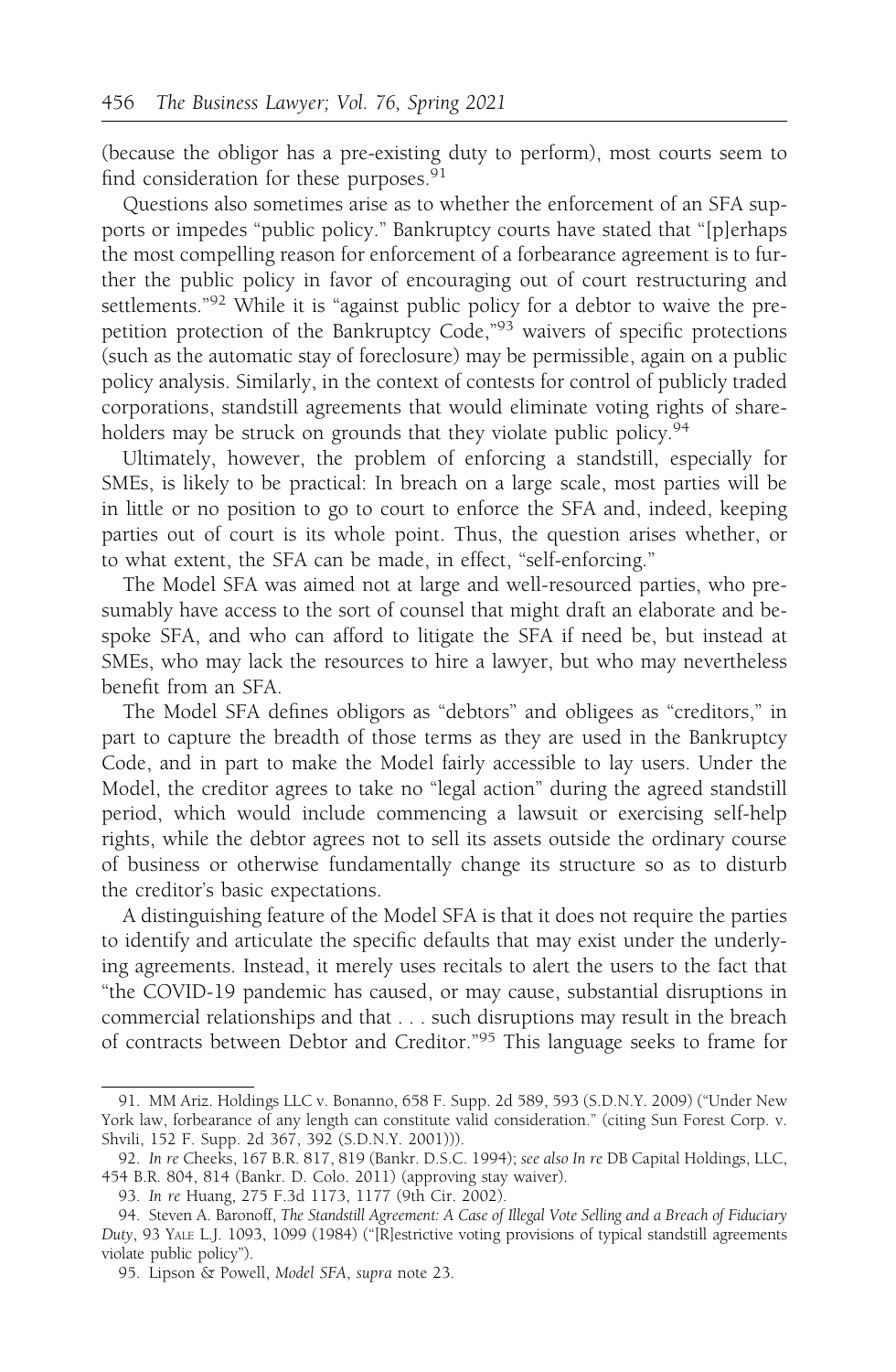the parties the need for the SFA and that the legal consequences for them are problematic and uncertain.

Because the SFA is not geared toward lawyers, it cannot realistically ask the parties to try to catalogue the defaults under the operative agreement, or indeed even to ask that they recognize the existence of one at all. This not only relieves the parties of the obligation to figure this out, but also reduces the likelihood that, should there be later litigation over the use of the Model, the parties' adaptation of it would not be unduly prejudicial to either side (the debtor for having admitted a default; the creditor for having omitted one).

Although the Model SFA does not require the parties to catalogue defaults, it does require them to articulate in a general sense the issues of concern, describe the disruptions to the relationship caused by COVID in a provision on "scope,"<sup>96</sup> and specify a period of time during which the parties will forbear and toll applicable statutes of limitation. Because the duration of the pandemic seemed highly uncertain, the best the Model SFA could offer would be short-term (e.g., thirtyor sixty-day) increments. As discussed below, the model deliberately eschewed the use of an external reference point, such as delivery of a vaccine or declaration by a governmental authority.<sup>97</sup>

Unlike more elaborate SFAs, the Model SFA seeks to be self-enforcing in the sense that breach by either party is met with a stipulated remedy. If the debtor takes non-ordinary course action, the creditors' rights return as if the parties had not entered into the SFA; the creditors may again pursue legal action against the debtor. In the interest of developing a balanced agreement, the Model would also penalize creditors who take precipitous action during a standstill period, providing that they would lose interest or penalties that "would otherwise have accrued during the Standstill Period but for this Standstill Agreement."98

Thus, debtor and creditor have, in a sense, given modest hostages as a token of their commitment to stand still and forbear. In this sense, the Model SFA is selfenforcing because it contains mechanisms that do not merely define breach, but seek to deter it.

## 3.2 NETWORK EFFECTS

As discussed in Part 1 above, Glode and Opp focus on the economics of renegotiation in debt chains. They argue for public intervention in the form of subsidies to "downstream" (presumably smaller) borrowers and mandates constraining "upstream" (presumably larger) lenders.<sup>99</sup> Their analysis assumes,

<sup>96.</sup> Id. ¶ 1 (The "Standstill Agreement covers the rights and obligations provided for in the Underlying Agreement and those reasonably anticipated to arise with respect to the Underlying Agreement during the Term (as defined below) of this Standstill Agreement.").

<sup>97.</sup> The annotation to the Model SFA provides: "Nor is it linked to announcements by public authorities that it is safe to resume 'normal' economic activity because those announcements may come from different sources (e.g., the governors of different states) and in any case would be difficult to define." Id. ¶ 2.

<sup>98.</sup> Id. ¶ 8.

<sup>99.</sup> Glode & Opp, supra note 33, at 2.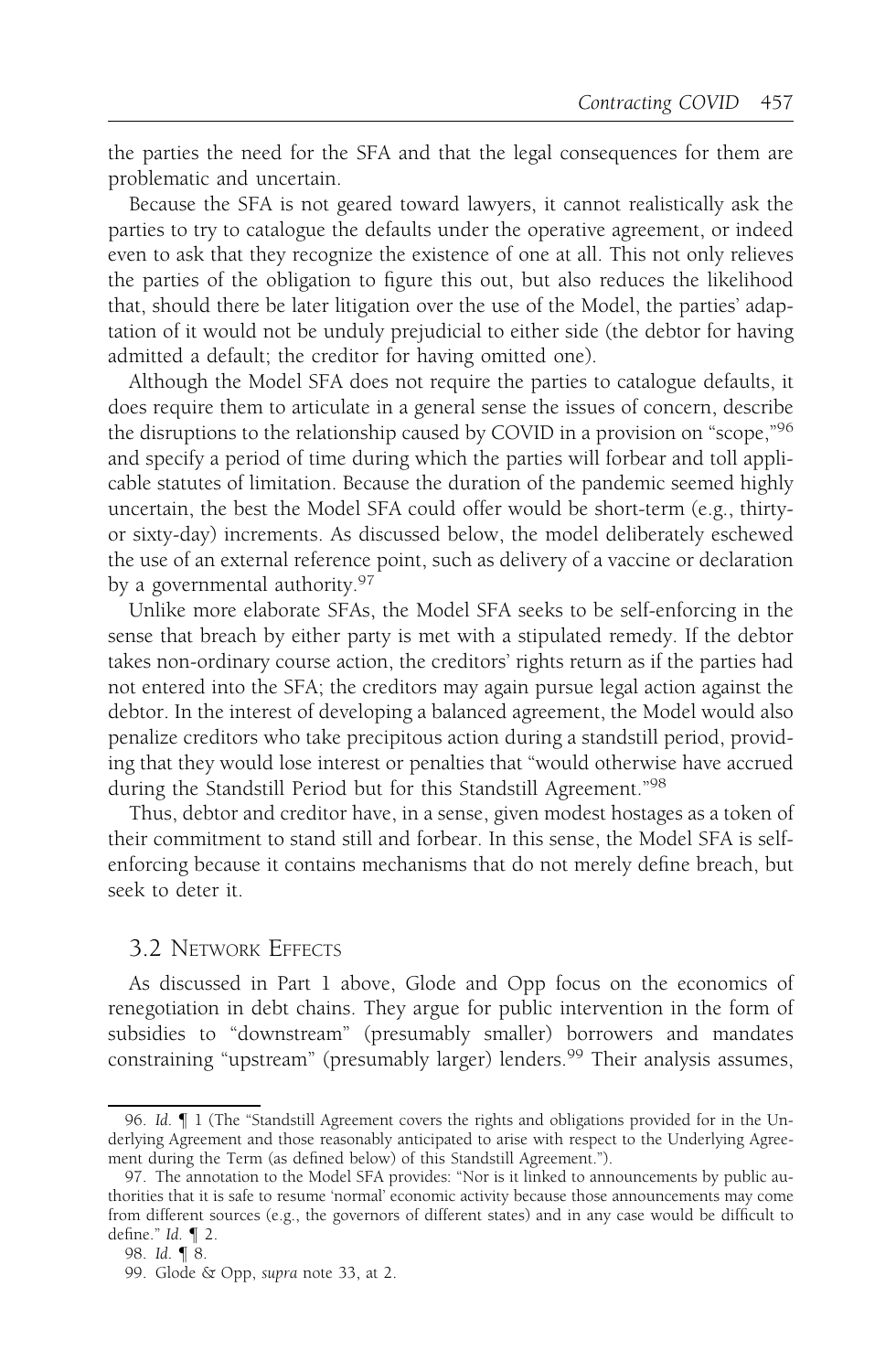consistent with the Model SFA, that a given debtor–creditor pair will be networked to others in ways that will be opaque to the other party (and indeed may be obscure to the party in the network) and that capacities for renegotiation will be affected by perceptions of one's position in the network. A borrower that believes its receivables are collectible is more likely to agree to terms that its creditors find acceptable, and vice versa. Their policy intuition seems to be that preserving value and relationships among SMEs may be more important than enabling better-resourced firms to maximize their legal rights.

The Model SFA was developed before the Glode and Opp paper was released, so their paper obviously had nothing to do with it. The Model SFA was, however, motivated by the shared concern that the pandemic could readily result in "massive cascades of defaults."<sup>100</sup> In principle, legal action would be permitted and, given certain strategic conditions, might be appropriate. But in a world where many commercial actors are both defaulting on their own obligations and declaring others in default, recourse to the ordinary legal systems seemed potentially destructive, and other public interventions too remote or uncertain:

[T]he very courts' [parties'] approach may be swamped by the continuing crisis. Even where payment obligations are secured, in many instances it seems doubtful that exercising rights against collateral would meaningfully improve a secured party's position vis-à-vis its debtor. Mass foreclosures would be economically suicidal.<sup>101</sup>

Consistent with the Glode and Opp analysis and more general thinking about network contracting, the Model SFA assumes the existence of what Porat and Scott would call a "spiderless network," a system in which participants are connected by contract but in which there is no overarching authority, as might be the case with a trade association in which all network participants must or want to maintain membership.<sup>102</sup> In such situations, a coordinating mechanism that promotes rational decision-making and reduces friction will doubtless produce greater aggregate welfare.

Without such a mechanism, however, networks under pandemic pressures may fall apart rapidly. If the pandemic threatens to tear the web apart, then SFAs can be seen as temporary patches. Lacking a central authority—or public

<sup>100.</sup> Lipson & Powell, Model SFA, supra note 23.

<sup>101.</sup> Id.

<sup>102.</sup> Porat and Scott explain the difference between networks with and without "spiders" as follows:

Some networks, for example, can deploy standard contractual mechanisms—whether in the form of a master contract as in the case of a franchise, or a bureaucratic contractual structure as in the case of trade associations—that support network collaboration. These relationships have a "spider in the web": a controlling party or hierarchy at the center of the network that facilitates network formation and maintains stability. Other networks, however, are fundamentally symmetric or parity based. Lacking a controlling entity, they are webs without any spider. In the case of these "spiderless networks," there are fewer legal mechanisms to control moral hazard and free riding risks during the period of network formation and operation.

Ariel Porat & Robert E. Scott, Can Restitution Save Fragile Spiderless Networks?, 8 HARV. BUS. L. REV. 1, 3 (2018).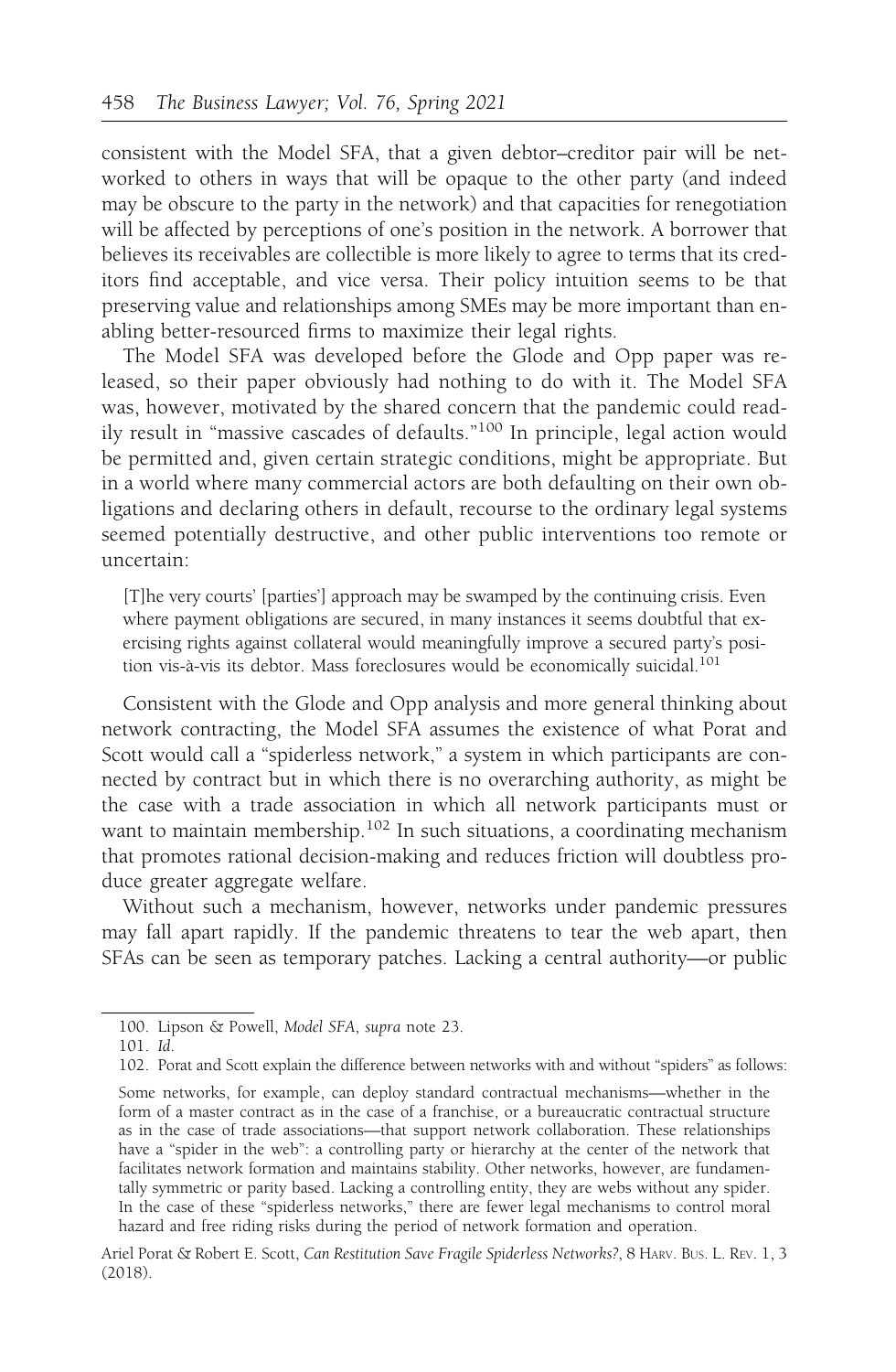actors who might proxy for them—interstitial SFAs may be the best that we can hope for in many cases.

## 3.3 DURATION—EXIT

As noted above, a special challenge of COVID has been uncertainty about duration. Unlike economic downturns, there may not be a gradual return to economic health. Instead, as suggested by the dramatic swings in GDP between 2020 Q2 and Q3, the economy may recover quickly, though unpredictably. SFAs may address this challenge through their choice of exit mechanism.

In the absence of breach of the SFA (which would be a form of exit that is comparatively easy to identify), the parties must decide whether to use the passage of time or some other marker to denote when the standstill has come to an end. The Model SFA recommended short increments of time because defining the "end" would otherwise be difficult.<sup>103</sup> It does not ask the parties to stipulate to an external event because "announcements by public authorities that it is safe to resume 'normal' economic activity . . . may come from different sources (e.g., the governors of different states) and in any case would be difficult to define."<sup>104</sup>

There are, however, costs to linking exit to time rather than an external benchmark. It will not be possible for the parties to define, ex ante, precisely how much time will be needed, so the best they can probably do is to specify short increments. At the same time, if the parties wish to do some business with one another on a modified basis until exit, the Model SFA provides for that.105 But all of this requires the parties to negotiate and interact in ways that are not costless.

Still, continuous renegotiation may be preferable to many other alternatives. In some sectors, it may be possible to agree to an exit standard that is objective and appropriate, not unlike benchmarking interest rates to an index. But in most cases, SMEs will not have access to information that would make it plausible early in a crisis to say that a particular event or condition is the basis for reanimating the underlying agreement. Indeed, forced periodic check-ins may actually be a positive feature of an SFA precisely because they enable the parties to continuously adjust as conditions change.

## 4. WHY STAND STILL?

Viewed in a certain way, there is a puzzle at the heart of any claim that parties should enter into standstill/forbearance agreements. If the parties are already disposed to work together—as they were prior to disruption, and as they would have to be to enter into an SFA—what added benefit does an SFA offer? If the parties are already collaborating through calamity, in other words, why formalize

<sup>103.</sup> Lipson & Powell, Model SFA, supra note 23, ¶ 2.

<sup>104.</sup> Id.

<sup>105.</sup> Id. ¶¶ 5, 6.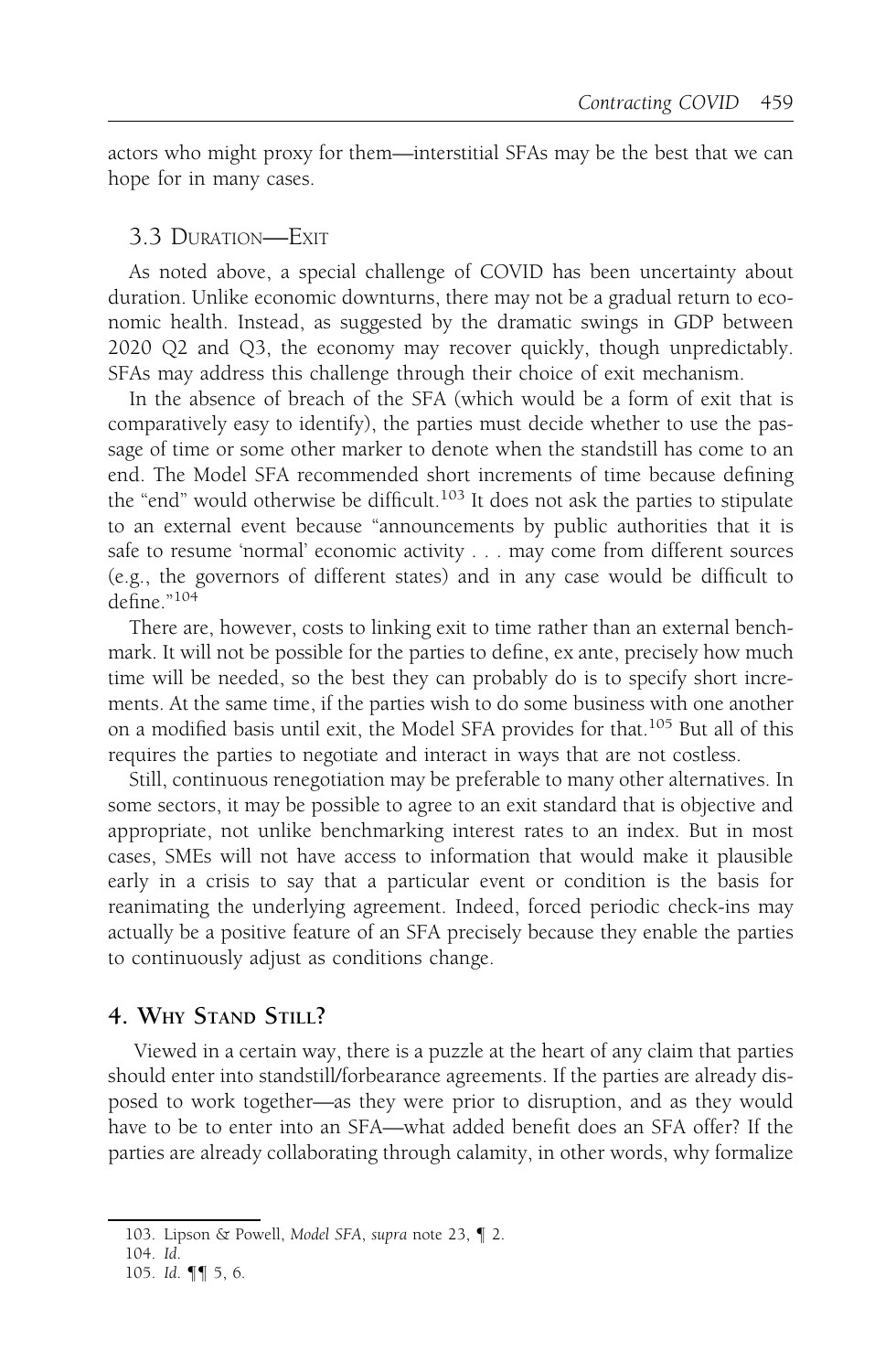that, especially if it is only likely to be temporary? The literature suggests behavioral, relational, and institutional answers.

#### 4.1 THE BEHAVIORAL ECONOMICS OF SFAS

The behavioral explanation is rooted in recent work which emphasizes the psychological effects of formal contracting as a distinct performative act. Contracts are (or can be) "reference points" which function as behavioral markers.<sup>106</sup> We tend to endow others with greater trust once we have formalized an agreement in some way. The "solemnity that accompanies the writing of a legally binding contract," Hart and Moore have observed, "may help to give weight to the expectations and entitlements embodied in the contract."<sup>107</sup>

Standstill/forbearance agreements are complicated from this behavioral perspective. On one hand, they presuppose that the parties have already committed to some form of a reference point in the underlying agreement, and thus trust one another more than without one. On the other hand, external events would have led one or both parties to breach or worry about a breach significantly. This anxiety may have drained whatever quantum of trust previously existed between the parties based on the underlying agreement.

While it will have to await empirical study, it seems plausible that entering into an SFA can function as a temporary reference point for parties enduring a shared destabilizing event such as COVID. The act of confronting the possibility of breach (without necessarily requiring elaborate specification) and negotiating to some sort of intermediate resolution may have a number of behavioral benefits, including that it might help to clarify capacities for cooperation, identify areas for adjustment, and preserve or restore trust, which would be especially valuable as and when the end of the crisis comes into focus. While "trust" at an individual level is not necessarily the same thing as trust at the organizational level, it is not difficult to see the intuition that the device of an SFA may have behavioral benefits internal and external to firms that use them.<sup>108</sup>

Consistent with the findings of Jennejohn, Nyarko, and Talley, there is evidence that contract parties tend to underinvest in precautions against catastrophic events, such as pandemics.<sup>109</sup> This may leave SMEs especially vulnerable to

<sup>106.</sup> Ernst Fehr, Oliver Hart & Christian Zehnder, Contracts as Reference Points—Experimental Evidence, 101 AM. ECON. REV. 493, 518–22 (2011); Oliver Hart & John Moore, Contracts as Reference Points, 123 Q.J. Econ. 1, 5-13 (2008). Or, more complicated, they might be "classification institutions." See Gillian K. Hadfield & Barry R. Weingast, What Is Law? A Coordination Model of the Characteristics of Legal Order, 4 J. LEGAL ANALYSIS 471, 472–74 (2012).

<sup>107.</sup> Hart & Moore, supra note 106, at 12–13. Or, as Hoffman and Wilkinson-Ryan put it, "the moment of contracting is a reference point: at moments before contracting, we take precautions against harm; afterward, we lower our defenses." See David A. Hoffman & Tess Wilkinson-Ryan, The Psychology of Contract Precautions, 80 U. CHI. L. REV. 395, 397 (2013).

<sup>108.</sup> For an interesting discussion of the distinction between individual- and firm-level trust, see Uriel Haran, A Person–Organization Discontinuity in Contract Perception: Why Corporations Can Get Away with Breaking Contracts but Individuals Cannot, 59 MGMT. SCI. 2837 (2013).

<sup>109.</sup> See Jennejohn et al., supra note 20; Howard Kunreuther, Robert Meyer & Erwann Michel-Kerjan, Overcoming Decision Biases to Reduce Losses from Natural Catastrophes, in BEHAVIORAL FOUNDA-TIONS OF PUBLIC POLICY 398, 401–08, 411 (Eldar Shafir ed., 2013).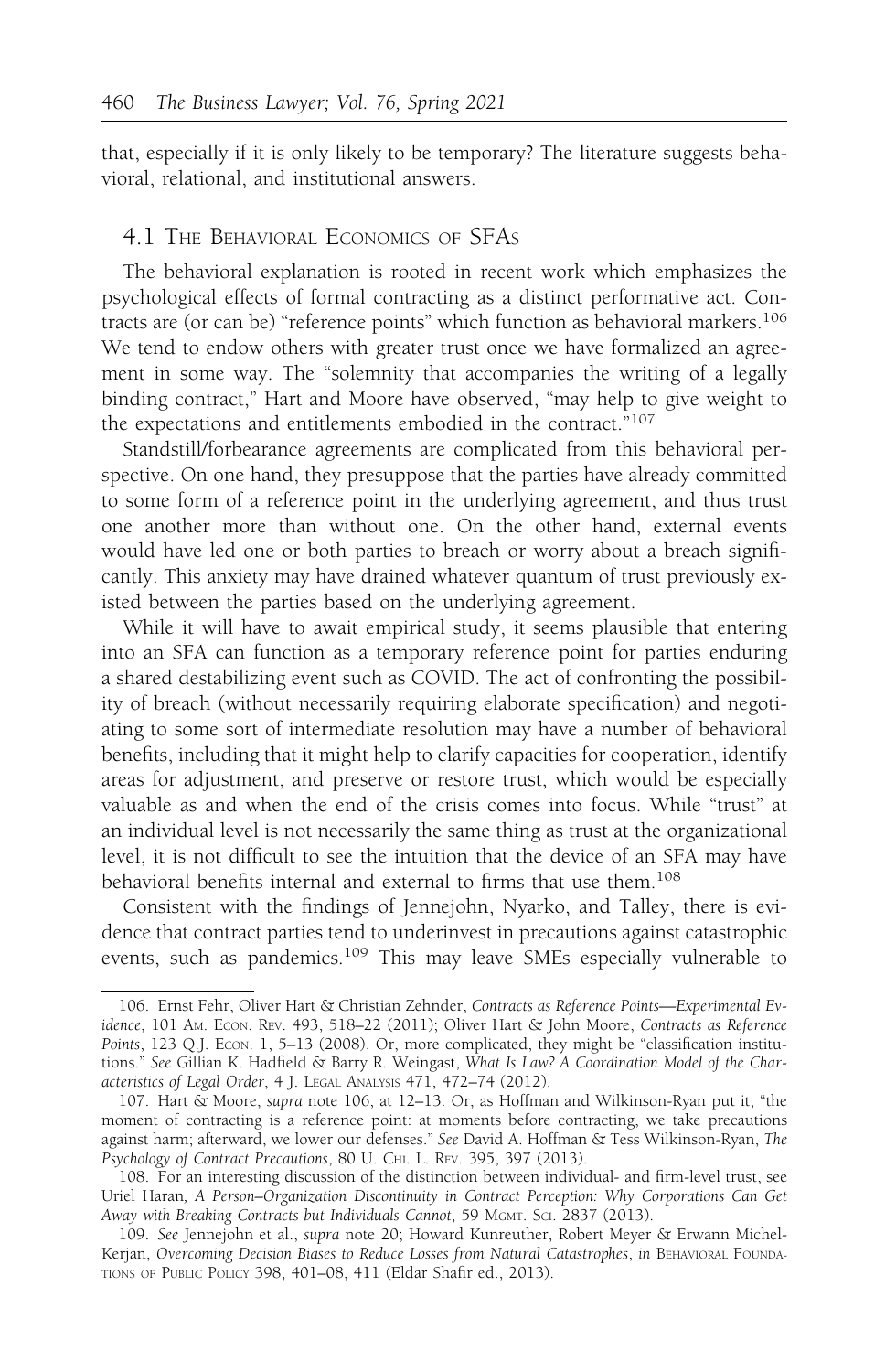uncertainty going into an extraordinary event like COVID. But it also creates pressure, and thus an incentive, to reframe the relationship temporarily through an SFA. Where parties have failed to provide elaborate definitions of what constitutes a force majeure, for example, they will then have to muddle through when one occurs. Perhaps because the underlying agreement fails to so specify, or because litigation would be needlessly costly, the parties would have a greater inclination to restabilize their relationship. An SFA is a temporary way to adjust and reaffirm expectations when placed in doubt on a large scale.

## 4.2 RELATIONAL CONTRACT AND SFAS

The behavioral thus begets a relational story. "Relationalism" is the idea that contract in a formal sense—meaning the words in the writing and the blackletter law that backstops it—is both more and less than the relationship of the parties to the contract. It rejects the view that a contract is merely "the paradigm transaction of traditional contract law, [the] discrete transaction."<sup>110</sup> Rather, relationalism focuses on "the commitment that [parties] have made to one another, and the conventions that the trading community establishes for such commitments."<sup>111</sup>

Relationalists acknowledge that formal contract law matters more in certain moments, such as when the parties expect no further dealings (e.g., as in a merger or acquisition) or when a relationship has failed irreparably.<sup>112</sup> The relational intuition behind an SFA, however, is that even if COVID has caused (or may soon cause) breach, the parties should not marshal their legal rights, but instead negotiate a short-term, second-order contract that seeks presumptively to preserve the relationship in order to enable the parties to figure out how to adjust it.

Lisa Bernstein has observed in a slightly different context that network contracts may use "interior" remedies, systems within a formal contract to incentivize compliance without resorting to conventional legal remedies or contract

<sup>110.</sup> See Jay M. Feinman, Relational Contract Theory in Context, 94 NW. U. L. REV. 737, 741 (2000) ("Relational contract simultaneously dramatically broadens and dramatically fragments the scope of contract law as compared to neoclassical law."); Victor P. Goldberg, Relational Contract, in THE NEW PALGRAVE DICTIONARY OF ECONOMICS AND THE LAW 289, 292 (Peter Newman ed., 2002) (defining "relational contract").

<sup>111.</sup> Robert W. Gordon, Macaulay, Macneil, and the Discovery of Solidarity and Power in Contract Law, 1985 WIS. L. REV. 565, 578. Goetz and Scott provide the following:

A contract is relational to the extent that the parties are incapable of reducing important terms of the arrangement to well-defined obligations. Such definitive obligations may be impractical because of inability to identify uncertain future conditions or because of inability to characterize complex adaptations adequately even when the contingencies themselves can be identified in advance . . . . [L]ong-term contracts are more likely than short-term agreements to fit this conceptualization, but temporal extension per se is not the defining characteristic.

Charles J. Goetz & Robert E. Scott, Principles of Relational Contracts, 67 VA. L. REV. 1089, 1091 (1981).

<sup>112.</sup> Stewart Macaulay, An Empirical View of Contract, 1985 WIS. L. REV. 465, 470–71, 475.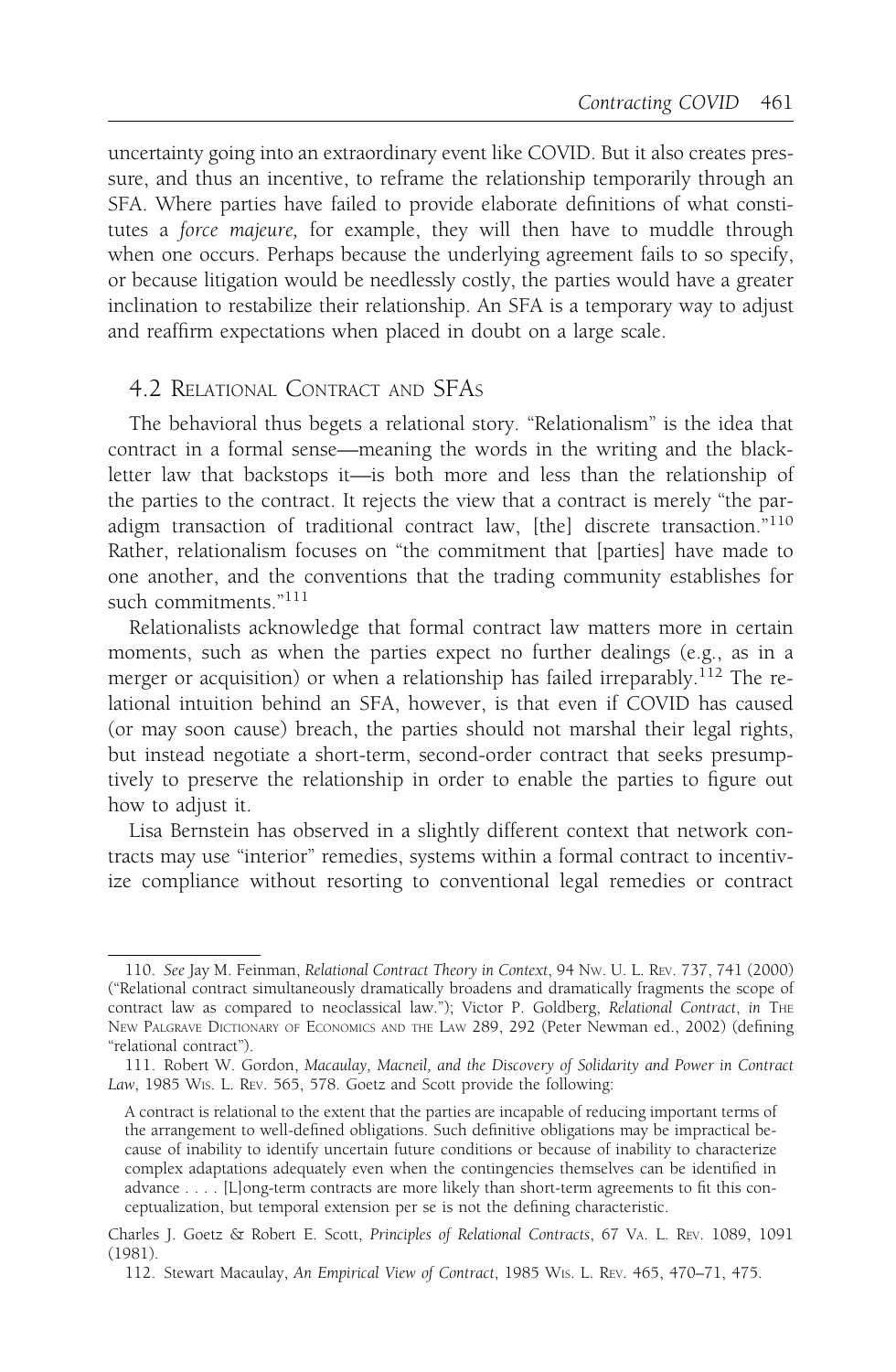termination.<sup>113</sup> If, for example, a buyer such as Starbucks discovers a violation of its supplier code of conduct, it may not seek traditional contract remedies at all, but instead "develop and implement a corrective action plan."<sup>114</sup>

SFAs can be seen as a kind of interior remedy, at least when they become salient in a crisis like COVID. They are by definition not within the underlying agreement, but they are an ex post mechanism to remediate a problem without resort either to the legal system or to walking away from the relationship. They are an extension of the underlying agreement and may be a bridge to a new and different contract, to a later return to the original agreement, or to a decision to end the relationship. They are weighted in favor of preserving the parties' relationship if possible, but in any event of providing time and space in which the parties may peer around the corner together, rather than turning their sights on one another.

In all but a small number of cases, SFAs are likely to be better for the parties than any form of judicial intervention, whether litigation or bankruptcy. Either of those paths is likely to be costly in terms of professional fees and managerial energy and, ultimately, the parties' relationship. While reorganization under chapter 11 may preserve some relationships, it will terminate or distort many others. Straight contract litigation is likely to kill most relationships.

In either case, those that seek to survive (that is, not simply to liquidate their own business) will be faced with equally difficult decisions, such as whether to switch to other contract counterparts or simply to do without. Switching costs are often high, and the uncertainties of the pandemic would seem to exacerbate that. Establishing new relationships in a crisis may be fraught if the parties have had little pre-pandemic experience with one another and little reference for how to assess performance going forward, due to the inherent uncertainty of the situation and the fact that most market actors and their relationships are strained.

A standstill/forbearance agreement, by contrast, may support efforts to obtain new financing, whether from the government or privately. As noted above, the SBA has taken the position under the PPP not to approve lending to companies in chapter 11, and the pendency of significant litigation may deter private lenders from offering new financing. It will almost certainly be better for a firm to tell a new source of capital that it has its relationships with major contract counterparts under control (i.e., not in active dispute). The fact that it has entered into a standstill may signal a collaborative capacity and cautious optimism, which may be a credible source of comfort to new investors.

This is not to say that commercial relationships should be preserved at all costs. Many relationships are fragile, and an event like COVID may reveal for

<sup>113.</sup> See, e.g., Lisa Bernstein, Beyond Relational Contracts: Social Capital and Network Governance in Procurement Contracts, 7 J. LEGAL ANALYSIS 561, 571 (2015) (observing that most master supply agreements she studied "contain a self-help damage remedy that enables buyers to obtain some monetary compensation without ending a relationship," which she characterizes as "interior remedies").

<sup>114.</sup> See Starbucks Disclosure in Compliance with California Transparency in Supply Chains Act of 2010 (SB 657), STARBUCKS, https://globalassets.starbucks.com/assets/2994ceff517a44aca17df6f1237c4c13. pdf [https://perma.cc/FJP9-G93H] (last visited June 30, 2020).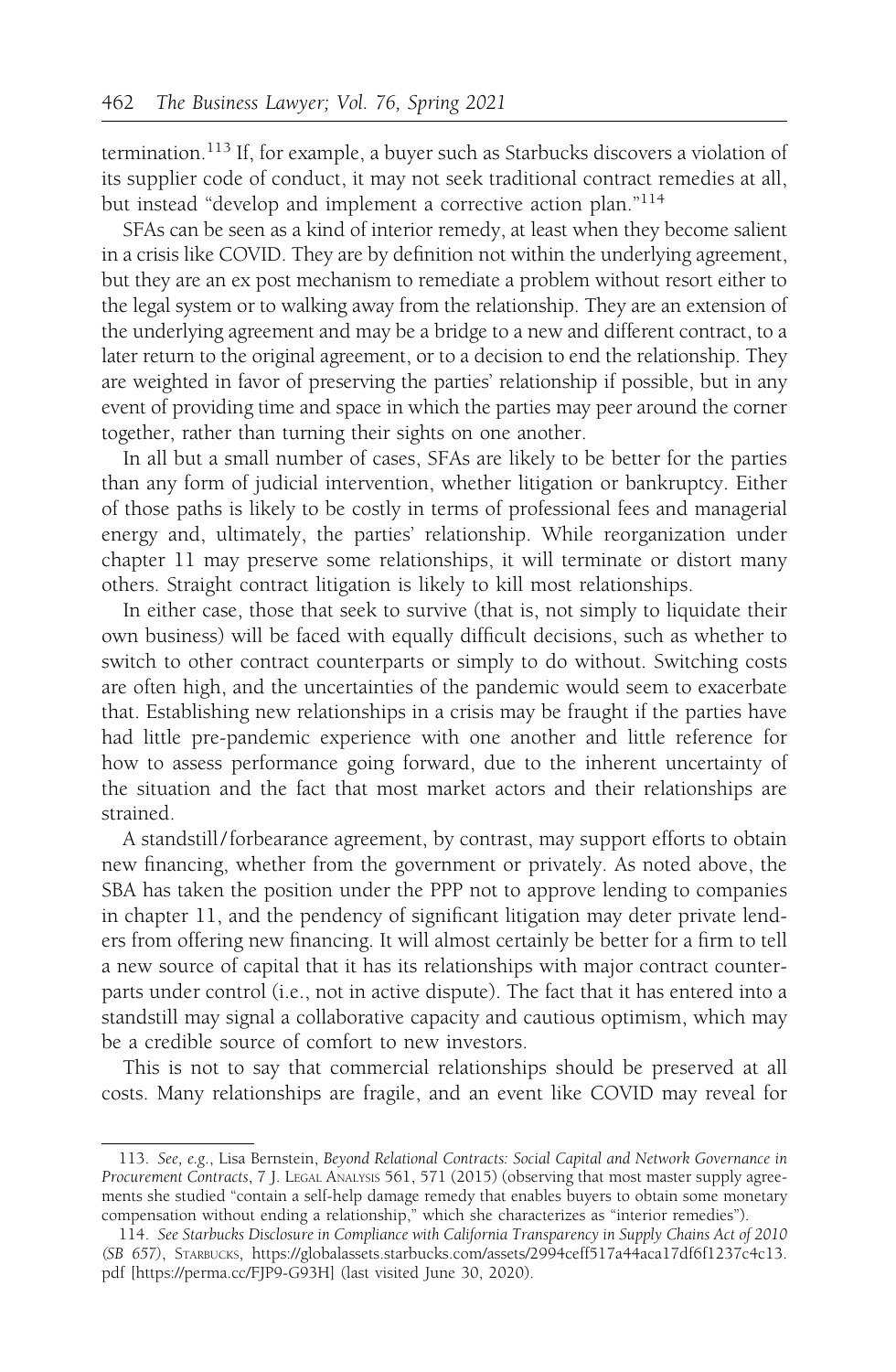the parties that they are better off without each other. Moreover, some relationships are predatory or parasitic. COVID may not change that and, indeed, may make it worse. Judicial intervention may be warranted and an SFA may not always be cost justified.

## 4.3 PRIVATE ORDER AND PUBLIC GOOD

Still, there is a deep preference for private order, such as an SFA, which, used on a large scale, may externalize benefits in ways that have positive institutional effects.

Contract is almost always conceived as a form of "private order."115 This view, however, tends to distract us from the public implications of contracting behavior. SFAs may show how private order can, at scale under certain conditions, produce public good as part of larger efforts to restabilize the economy.

The claim that contract can have public benefits is not new but is largely omitted from modern discourse. In 1933, in the depths of the Depression, Morris Cohen first argued that contract can and does perform a public function.<sup>116</sup> Although Cohen admitted that many private theories of contract had deep roots in history and religion—and remained vital even then—contract in a large and complex economy should be understood as a "subsidiary branch of public  $l$ aw." $117$ 

Cohen went further than simply arguing that contract recruited government in service of ex post enforcement. It was also an ex ante mechanism to implement public power. Cohen conceived of contract

<sup>115.</sup> Lon Fuller, one of the most influential contract theorists of the twentieth century, stated matter-of-factly that "[a]mong the basic conceptions of contract law the most pervasive and indispensable is the principle of private autonomy." Lon L. Fuller, Consideration and Form, 41 COLUM. L. REV. 799, 806 (1941). Duncan Kennedy has observed that Fuller's "'principle of private autonomy' [was] first among equals" of the possible justifications for a regime of private promissory ordering. Duncan Kennedy, From the Will Theory to the Principle of Private Autonomy: Lon Fuller's "Consideration and Form," 100 COLUM. L. REV. 94 (2000).

<sup>116.</sup> Morris R. Cohen, The Basis of Contract, 46 HARV. L. REV. 553 (1933). Others in this vein included Louis Jaffe (Louis L. Jaffe, Law Making by Private Groups, 51 HARV. L. REV. 201, 211 (1937) (arguing "our inherited state machinery [was] inadequate to determine the content which is currently demanded of law")), and Robert Hale, Coercion and Distribution in a Supposedly Non-Coercive State, 38 POL. SCI. Q. 470 (1923).

<sup>117.</sup> As he argued:

The law of contract, then, through judges, sheriffs, or marshals puts the sovereign power of the state at the disposal of one party to be exercised over the other party. It thus grants a limited sovereignty to the former. In ancient times, indeed, this sovereignty was legally absolute. The creditor acquired dominion over the body of the debtor and could dispose of it as he pleased. But even now, when imprisonment for debt has been, for the most part, abolished, the ability to use the forces of the state to collect damages is still a real sovereign power and the one against whom it can be exercised is in that respect literally a subject. . . . From this point of view the law of contract may be viewed as a subsidiary branch of public law, as a body of rules according to which the sovereign power of the state will be exercised as between the parties to a more or less voluntary transaction.

Cohen, supra note 116, at 586.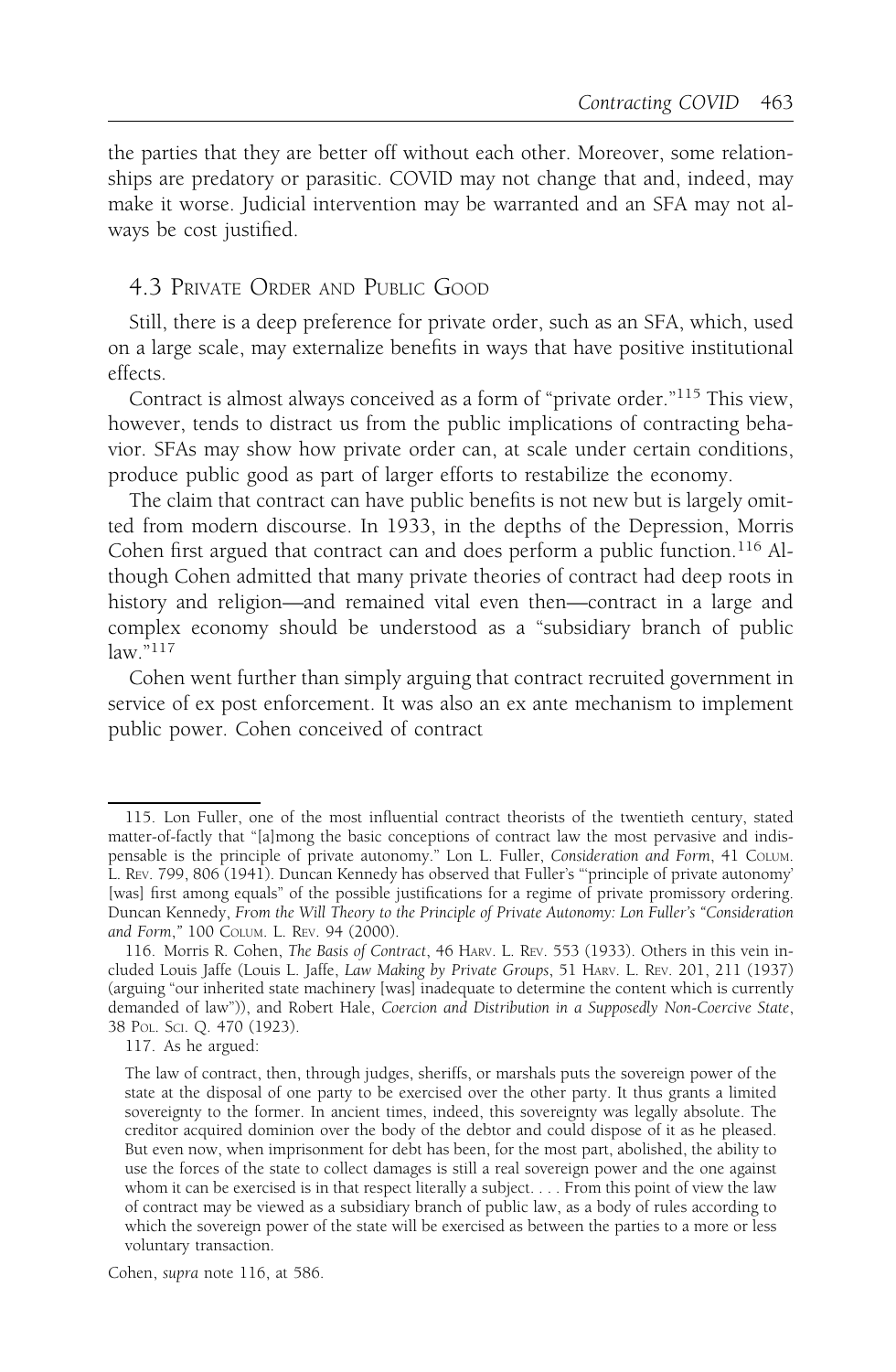[N]ot only as a branch of public law but also as having a function somewhat parallel to that of the criminal law. Both serve to standardize conduct by penalizing departures from the legal norm. Not only by decrees of specific performance or by awards of damages, but also by treating certain contracts as void or voidable and thus withholding its support from those who do not conform to its prescribed forms, does the law of contract in fact impose penalties.<sup>118</sup>

Cohen conceded a role for courts but also recognized the public benefits that would flow from the "standardized conduct" and "prescribed forms" induced by the threat of judicial intercession. In Cohen's vision, contract was neither wholly private nor wholly public, but instead a means of institutional intermediation, a recognition that contracts inherently and inevitably interact with larger social forces. Although "[c]ontracts are voluntary, fixed, and temporary," and "institutions are socially hereditary, grow, and last longer," contracts "grow into institutions."<sup>119</sup>

Cohen's claim about the public nature of contract law—that it not only used public law, but also advanced it—was radical at the time, perhaps a response to severe economic disruption in the Depression. It has largely been abandoned because, as Brian Bix has observed, it was perhaps too obvious.<sup>120</sup> But events such as COVID show that it remains vital. In a world where a pandemic can suddenly render many contracts in or near breach, the contractually connected nature of commerce means that such an event could produce overwhelming cascades of default.

The model of "debt chains" developed by Glode and Opp makes this plain.<sup>121</sup> When all or most links in that chain are shocked by an exogenous event, the structure is more likely to survive if the links can be annealed through mechanisms such as SFAs. Private order in the form of SFAs can thus produce an underappreciated form of public good by preserving economically viable relationships, reducing pressure on courts, and facilitating access to public resources.

Used widely, SFAs can create some of the benefits of a chapter 11 reorganization without the costs or risks of that process. They induce an agreed "stay" of legal hostilities while permitting and promoting renegotiation. While they cannot directly affect commercial actors not party to them (that is to say, others in the parties' networks), if Glode and Opp are correct, they provide a formal way of restabilizing and perhaps better defining discrete pairs of relationships which can, in turn, help to stabilize other pairs of connected relationships.

The temporary certainty of an SFA can, in short, "creat[e] space and time to communicate—to adjust or forgive obligations; to create new, more plausible

<sup>118.</sup> Id. at 589.

<sup>119.</sup> Id. at 590 (citing HAURIOU, PRINCIPES DR DROIT PUBLIC A L'USAGE DES ETUDIANTS EN LICENCE ET AN DOCTORAT ES SCIENCES POLITIQUES 196–219 (2d ed. 1916)).

<sup>120.</sup> Brian H. Bix, Contract Law and the Common Good, 9 Wm. & MARY BUS. L. REV. 373, 388 (2018) ("Morris Cohen's connection in his earlier article between Contract Law and the public interest seems equally obvious, and perhaps ignored in a similar way because of its salience.").

<sup>121.</sup> See generally Glode & Opp, supra note 33.